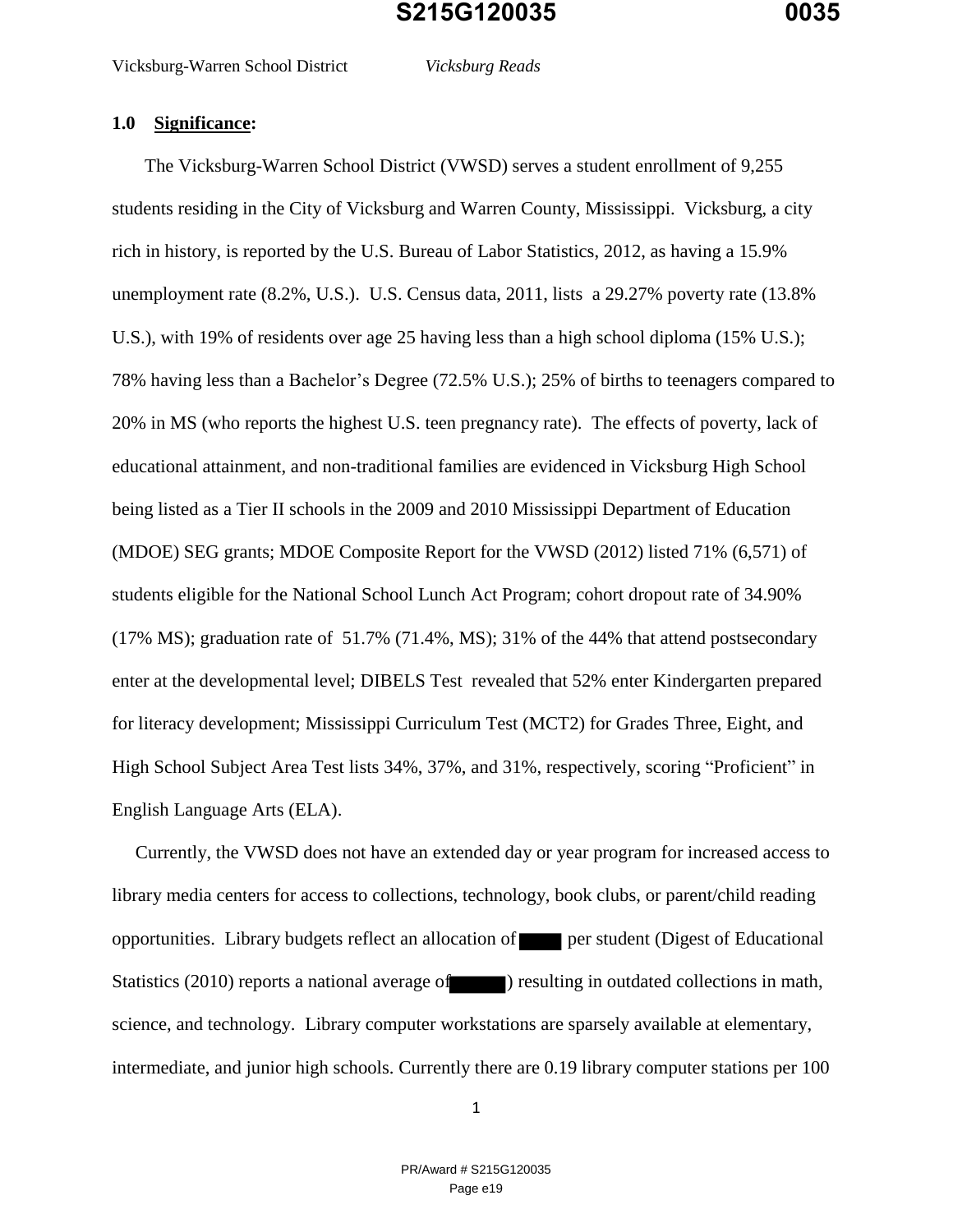Vicksburg-Warren School District *Vicksburg Reads*

students (compared to the average three (3.0) per 100 students reported on Table 427 of the Digest of Educational Statistics, 2010). Lack of Internet capable technology limits access to free and purchased resources for literacy development through pleasure reading, research, or on-line tutorial supports. Additionally, lack of extended day and year library access to collections and technology limits access to Mississippi's Virtual School for on-line support for credit recovery or advanced course placement to support completion of the College Preparatory Curriculum required for entry into Mississippi's four-year postsecondary institutions.

 VWSD's Innovative Approaches to Literacy application, "*Vicksburg Reads"* was developed as a pilot program to determine the effects of embedded strategies on the academic achievement of 4,500 students (Pre-K-12<sup>th</sup>) in a feeder pattern of seven of the district's poorest performing schools including: Beechwood, Dana Road, South Park, and Warrenton Elementary Schools, Vicksburg Intermediate School, Vicksburg Junior High, and Vicksburg High School. Effective strategies are to be sustained and implemented district-wide (as funding allows) following the Innovative Approaches to Literacy grant period (2014).

*Vicksburg Reads* is built on a plan to increase literacy activities (Pre-K-12<sup>th</sup>) through providing flexible library hours, expanding the role of the library media specialist as an instructional consultant to classroom teachers, increasing collections and technology, and, increasing school library usage. These strategies were found to be statistically significant and produced 10% gains in state reading and writing literacy scores and 5% gains in ACT scores in a study of 657 schools in Illinois (i.e. Powerful Libraries Make Powerful Learners: The Illinois Study. Illinois School Library Media Association, 2005). Additionally, the *Vicksburg Reads*  initiative will provide greater access to oral language and literacy development resources to preschool children (ages 0-4) through parent training and free book distribution in collaboration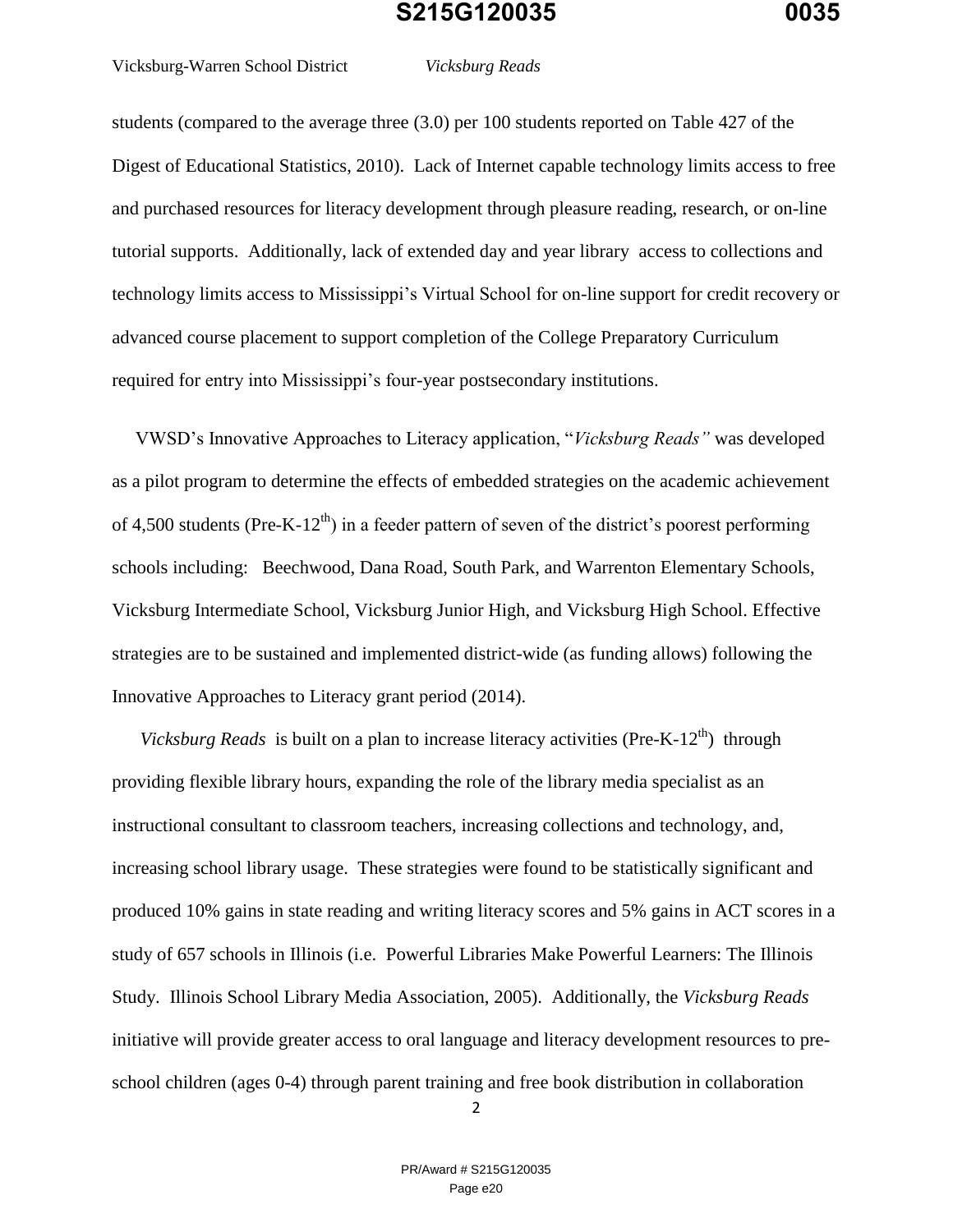Vicksburg-Warren School District *Vicksburg Reads*

with existing Vicksburg Family Development Center's Early Literacy Program (ages 0-5), River Regions Healthy System's Reach Out and Read program (ages 0-5), and other child-and family– serving entities in the Vicksburg-Warren draw area. A meta-analytic review of 108 studies provide firm support for consistent and reliable relationships between children's access to print materials and outcomes—especially attitudes toward reading, reading behavior, emergent literacy skills and reading performance (*Children's Access to Print Materials and Education-Related Outcomes: Findings From a Meta-Analytic Review*. Lindsay, J. Learning Points Associates, August, 2010).

 The *Vicksburg Reads* strategic plan will also motivate student to read through an abundance of high interest trade books and texts in the classroom and libraries—strategies reported to have positive effects on reading achievement in a study by Guthrie, Schafer, Von Secker, & Alban, 2000. *Engagement and motivation in reading*. High interest books will support the district's Accelerated Reader computerized supplementary reading program—which relies on independent reading practices. The Accelerated Reader program was shown to have positive effects on reading comprehension, fluency, and achievement in a study by Ross, S. M., Nunnery, J., & Goldfeder, E. (2004). *A randomized experiment on the effects of Accelerated Reader/Reading Renaissance in an urban school district: Preliminary evaluation report*. Memphis, TN: The University of Memphis, Center for Research in Educational Policy. These strategies build on current individual School Improvement Plans to increase reading and writing proficiency through literacy-rich learning environment. Strategies are aligned to the four major components of Mississippi's State Literacy Plan: 1) Well-designed early literacy intervention to ensure reading readiness; 2) Prescriptive direct instruction utilizing the essential elements of reading instruction and based upon results of appropriate, valid, and reliable assessments; 3) Extended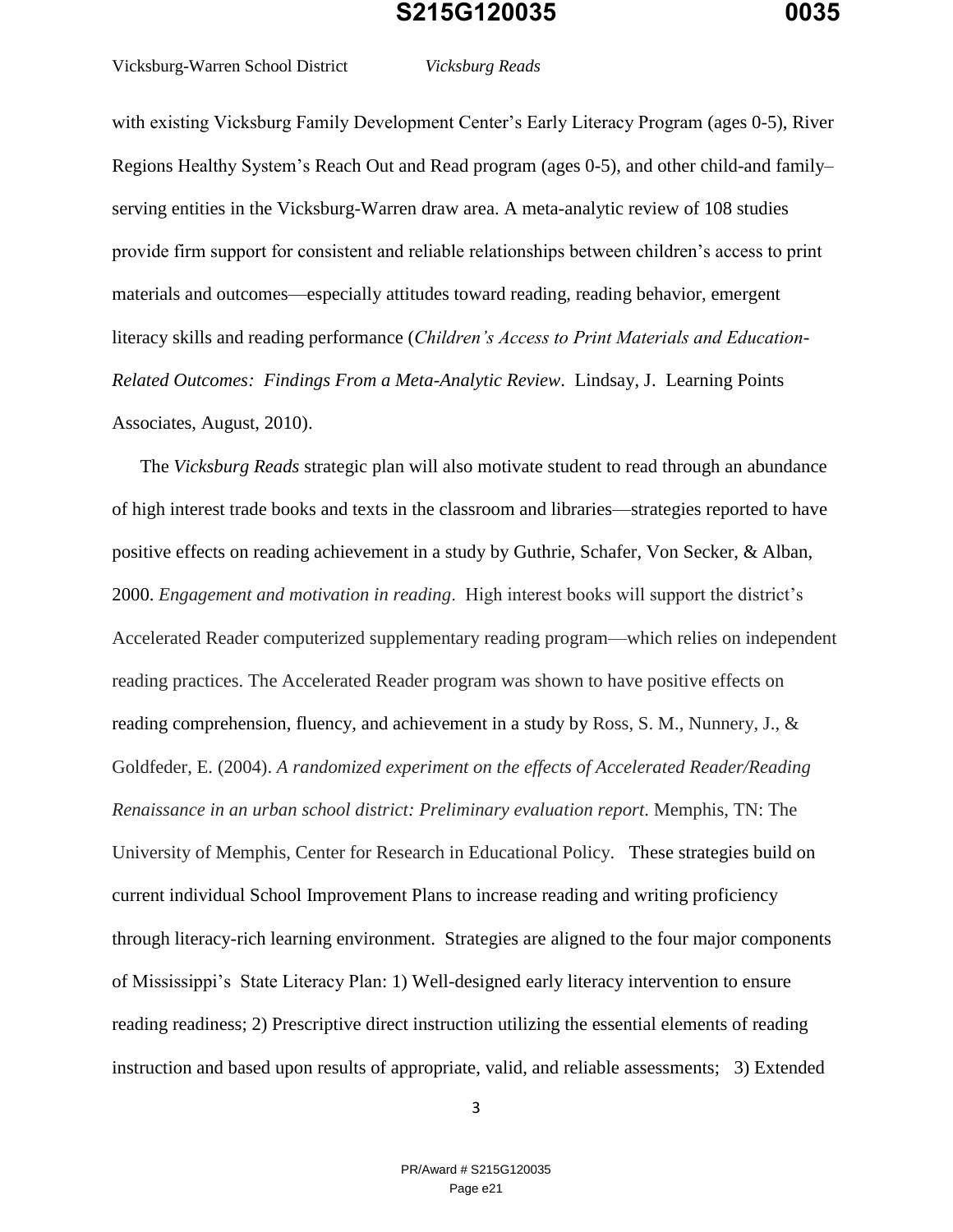Vicksburg-Warren School District *Vicksburg Reads*

instructional opportunities for children: and, 4) High qualify professional development to improve reading instructional practices of teachers, administrators, and support staff. Strategies are also aligned with the Mississippi Department of Education's (MDOE) Early Learning Guidelines for Infants and Toddlers, Head Start Child Development and Early Learning Frameworks for 3-5 year olds, and Core Curriculum Content Guidelines for K-12.

 Central to the *Vicksburg Reads* plan is providing resources to support the districts evidencebased literacy programs including: Accelerated Reader, Read 180, Pearson's Reading Street, Study Island, SuccessMaker, and, Pearson's Common Core Curriculum, utilizing assessment instruments specific to each in addition to Brigance and AIMSweb assessments for individualized progress monitoring. Additionally, *Vicksburg Reads* will closely collaborate with the school/community action group, *Project SYNC* (Serving Youth in a Networked Community), formed in 2009 to address school and community risk factors identified above. *Project SYNC* membership (Vicksburg-Warren School District administrators, teachers, parents and students representing each school site; Vicksburg Family Development; Child Abuse Prevention Center; Central Mississippi Prevention Center; Warren-Yazoo Community Mental Health Center; Early Head Start and Head Start Centers, area Private Day Care Centers, and, City of Vicksburg officials) provides for a Core Management Team (CMT) that meets the third Wednesday of each month to develop and review outcomes of data-driven strategies specific to each school site. Members also serve on School Improvement Teams representing each school site. *Vicksburg Reads* will build on current *SYNC* services to increase book distribution and activities to encourage developmentally appropriate literacy skills, as appropriate to their institutional directives including: 1) Vicksburg Family Development's in-home parent training for literacy development for children 0-4 years old and free book distribution; 2) River's Regional Hospital's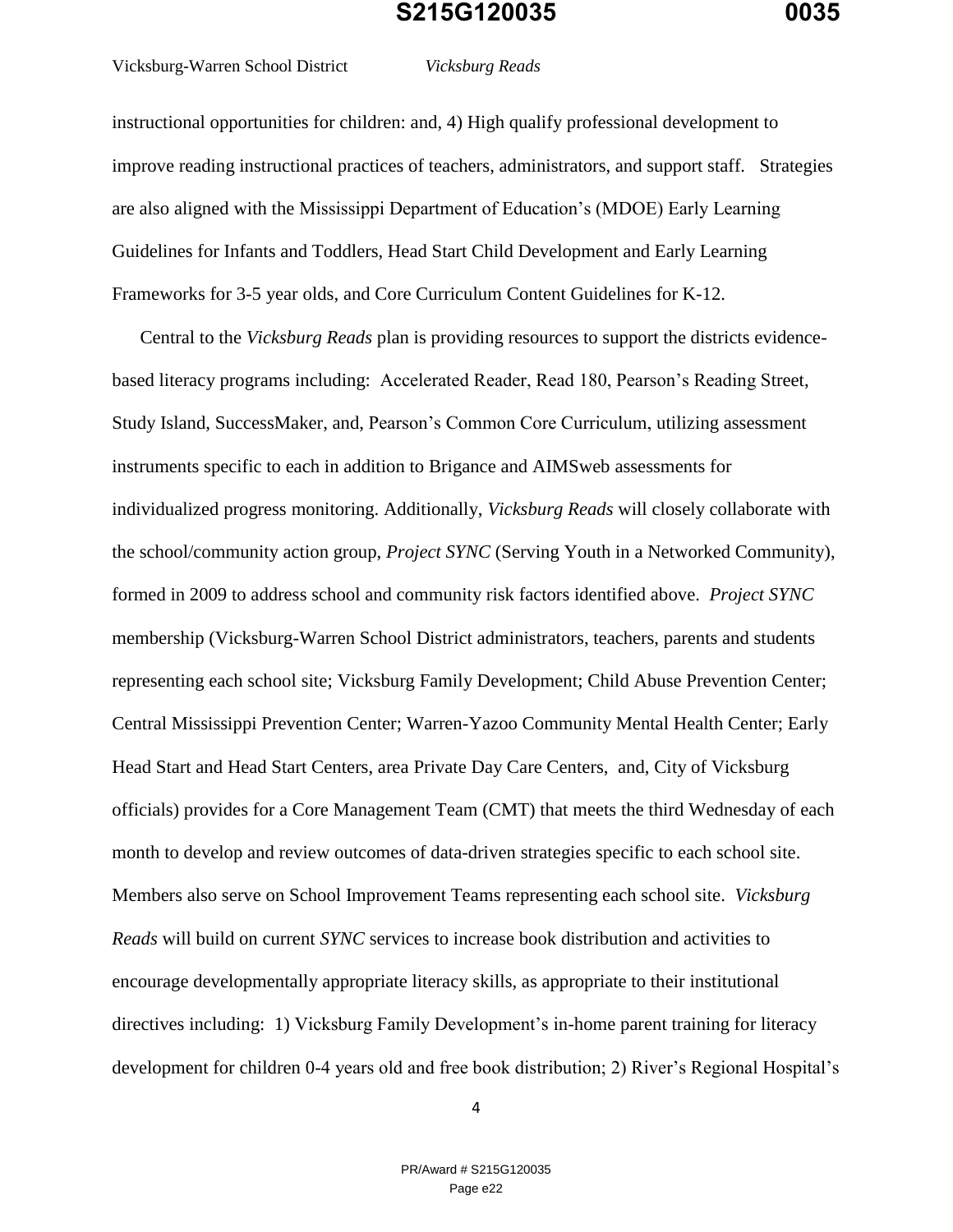Vicksburg-Warren School District *Vicksburg Reads*

Reach Out and Read free book distribution program; 3) *SYNC*-sponsored tutorial and mentoring

support projects at school and community sites;4) Collaborative professional development across academic content areas inclusive of community service providers of children (ages 0-18); 5) The *Project Based Learning Initiative* incorporating technology with core curriculum content for increased proficiency across content areas for 7<sup>th</sup> and 8<sup>th</sup> graders; 6) The "*Accelerated Transition Program*" designed for students in grades 9-12 who are over age for their grade level in an effort to increase graduation rates; 7) The Virtual School for access to credit recovery and advanced course placement; and, 8) Collaborative planning between Teacher Support Teams at each school site with Literacy Teams (inclusive of library personnel, content teachers, administrators, and, special needs personnel) to increase literacy proficiency across academic content area.

#### **2.0 Quality of the Project Design:**

#### *i***. Design Elements, Goals. and Objectives**:

 The *Vicksburg Reads* design for increasing literacy skills across content areas includes providing access to high interest, developmentally appropriate holdings and technology to create a love for reading, utilizing technology as a learning tool, as a social and cultural medium for lifelong learning, and to support evidence-based literacy programs (previously listed) currently implemented at school sites. Developmentally appropriate free books distribution will be provided through *Vicksburg Reads* in collaboration with the *SYNC* collaborative. Additionally, professional development will be made available to VWSD staff and community collaborators (as appropriate) with a focus on good literature in reading instruction and the need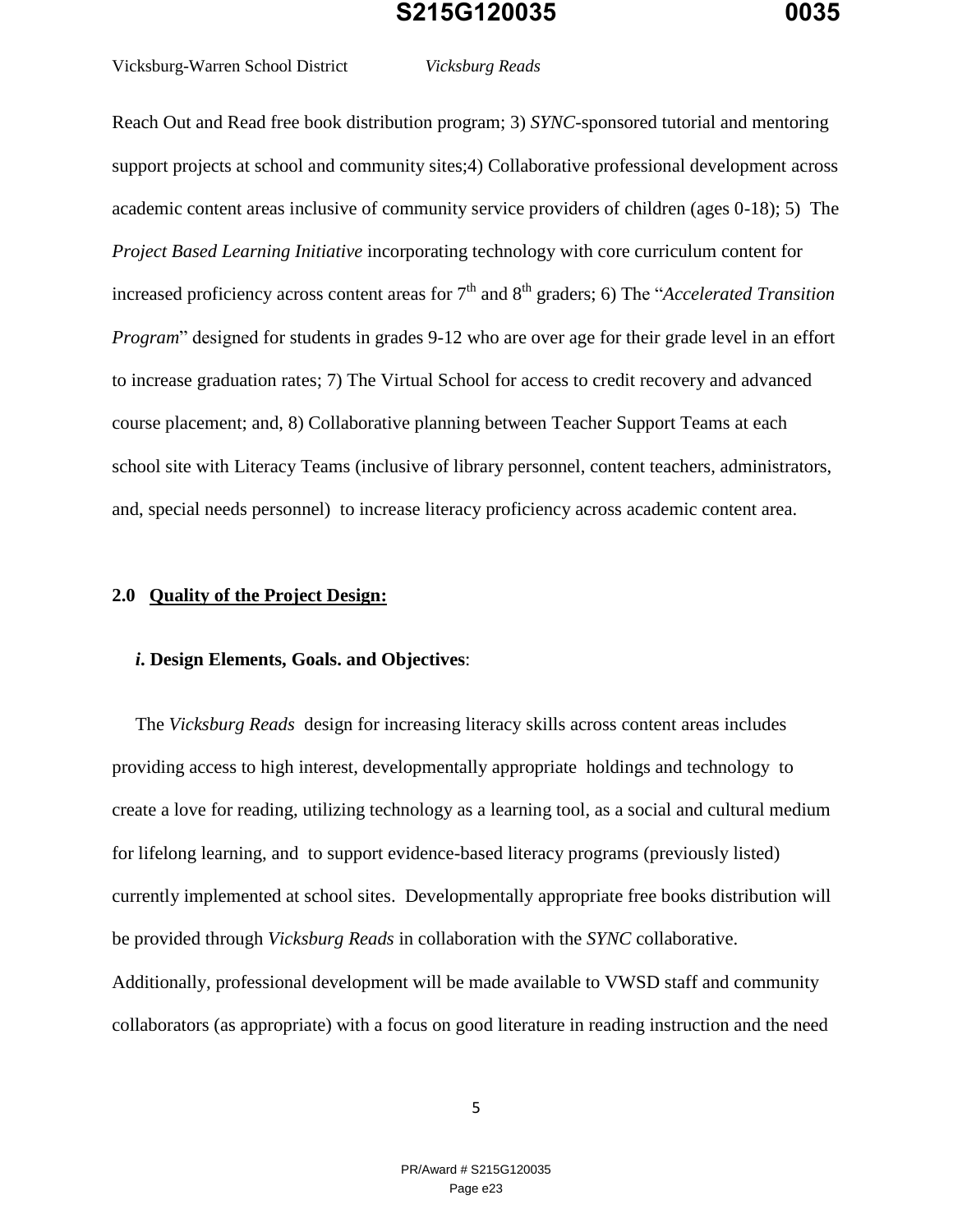#### Vicksburg-Warren School District *Vicksburg Reads*

to develop a clear understanding of how best to integrate different reading approaches to enhance the effectiveness of instruction for all students as identified by the National Reading Panel, 2000.

 The Literacy Team (LT) charged with the development of this application has utilized performance data available for the 2011-2012 school year to developed data-driven goals and objectives listing targeted performance outcomes to be achieved by 2014. Goals correspond with those established by the Mississippi Department' of Education's Office of Instructional Programs and Services (i.e. to reduce dropout rates, reach the national average on national assessments, and support students exiting Third Grade reading on grade level). Keeping in mind that VWSD students currently are scoring below the State of Mississippi averages on these variables, the Literacy Team puts forward the following ambitious, yet achievable, goals and objectives for the 2012-2014 grant period:

**Goal 1.0: To increase proficiency in Language Arts through increased access to a wide range of literacy resources (print and electronic).**

Objective 1.0: Four-year-olds participating in *Vicksburg Reads* initiative will demonstrate a 20% increase in oral language skills development by 2014. (Baseline data not available).

Objective 1.1: There will be a 10% increase (from 34% to 37.4%) in percentage of 3rd grade cohorts who meet or exceed ELA proficiency on the Mississippi Curriculum Test by 2014.

Objective 1.2: There will be a 10% increase (37% to 41%) in percentage of  $8<sup>th</sup>$  grade cohorts who meet or exceed proficiency on the Mississippi Curriculum Test by 2014.

Objective 1.3: There will be a 10% increase (31% to 34%) in percentage of high school cohorts who meet or exceed ELA proficiency on the Mississippi Curriculum End of Course 2014.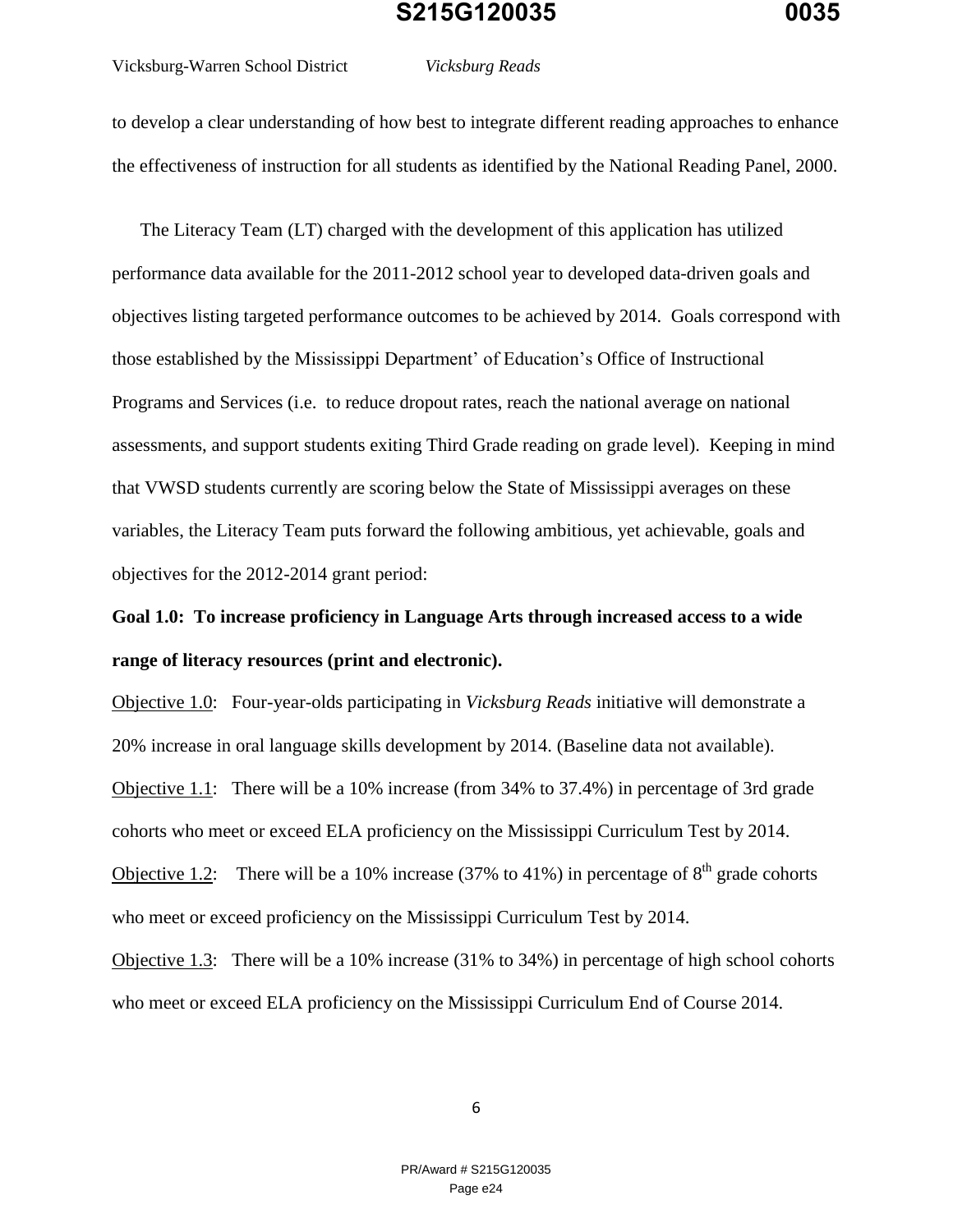Vicksburg-Warren School District *Vicksburg Reads*

**Goal 2.0: To provide high-quality literacy activities inclusive of parental involvement.** 

Objective 2.0: Parent participation in the Vicksburg Family Development /VWSD (ages 0-4) early literacy collaboration will be increased from the current 100 to 300 *annually* by 2014. Objective 2.1: Information regarding  $K-12<sup>th</sup>$  grade student's literacy development will be provided to 100% of parents *annually*.

Objective 2.2 : 10% of parents at each targeted school site will access library media center resources by 2014.

**Goal 3.0: Strengthen literacy development across academic content area by providing a wide-range of literacy resources to effectively support reading and writing.**

Objective: 3.0: Current high interest technology, literature, and informational text supporting instruction across academic content area will increase circulations by 10% by 2014.

Objective 3.1: Flexible library hours will increase library usage by 20% by 2014.

**Goal 4.0: Libraries will be utilized to provide appropriate educational interventions for all readers.**

Objective 4.0: Developmentally appropriate collections (including evidence-based instructional software) and adaptive technology will assure inclusion of 100% of cohorts.

**Goal 5.0: Collaborative professional development will be provided with a focus on utilizing library resources to support reading, writing, and academic achievement.**

Objective 5.0: Literacy Teams (inclusive of teachers, administrators, and school library personnel) at each school site shall participate in a minimum of 25 hours of evidence-based professional development *annually* to increase educational strategies to support reading, writing, and academic achievement—90% will report strategies to utilize assessment data to increase literacy development across content area.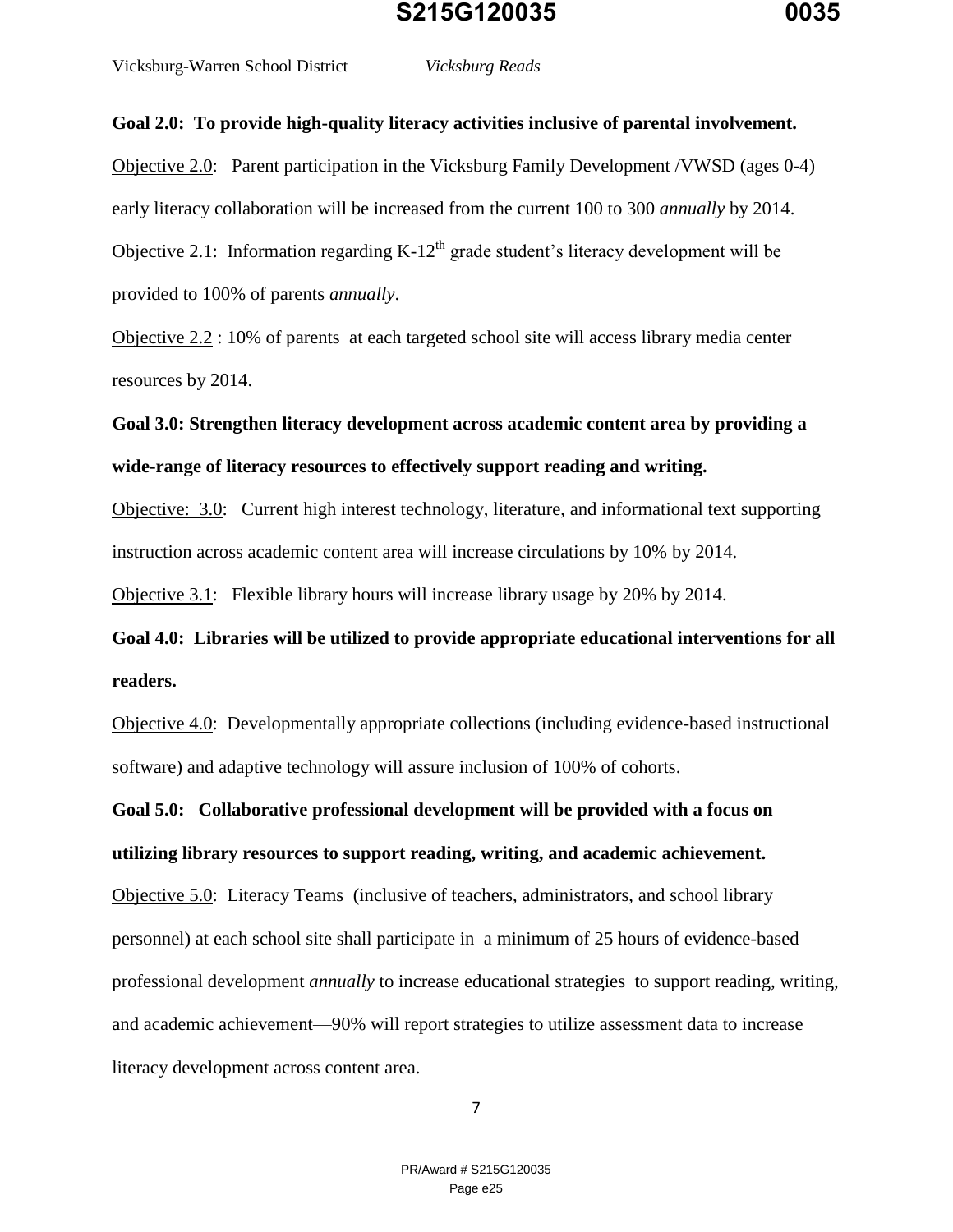# **Goal 6.0: To provide resources that support college and career ready academic content standards inclusive of the Mississippi State-wide Literacy Plan.**

Objective 6.0: Extended library hours for student access to online credit recovery programs, the College and Career Readiness digital program (supporting completion of the College Preparatory Curriculum required by Mississippi 4-year postsecondary institutions) will increase graduation rates by 20% (51.7% to 62.04%) and postsecondary entry rates 10% (44% to 48.4%) by 2014.

# *ii.* **Coordinated with similar or related efforts, and with other appropriate community, State, and Federal resources.**

 *Vicksburg Reads* activities will be integrated with existing literacy resources (i.e. Read 180, Reading Street, Accelerated Reader, and Pearson's Core Curriculum). Tutors, literacy coaches, instructional coaches, and learning strategists funded through VWSD and Title I funding will support school day and extended day *Vicksburg Reads* initiatives. Professional development will be coordinated with that currently provided by the VWSD (including APEX, USA Test PREP, and, the Learn 360 computer-assisted instruction program). Additionally, *Vicksburg Reads* will continue collaboration with the Project *SYNC* school/community action group inclusive of: Vicksburg Family Development Early Literacy Program ( zero-4 year olds); River Region Medical Center's Reach Out and Read (6 months-5 year olds); Early Head Start and Head Start (3-5 year olds); Warren-Yazoo Community Mental Health Center ( 6 months-adult); Child Abuse Prevention Center (zero-18 year olds); Private Child Care Centers, (6 months-5 years old);Vicksburg-Warren School District (3-18 year olds); and, Title I funded Literacy Coaches and Literacy Integration Specialists (Pre-K- $12<sup>th</sup>$  Grade). Reach Out and Read and Vicksburg Family Development (VFD) have a free book distribution and parent literacy training program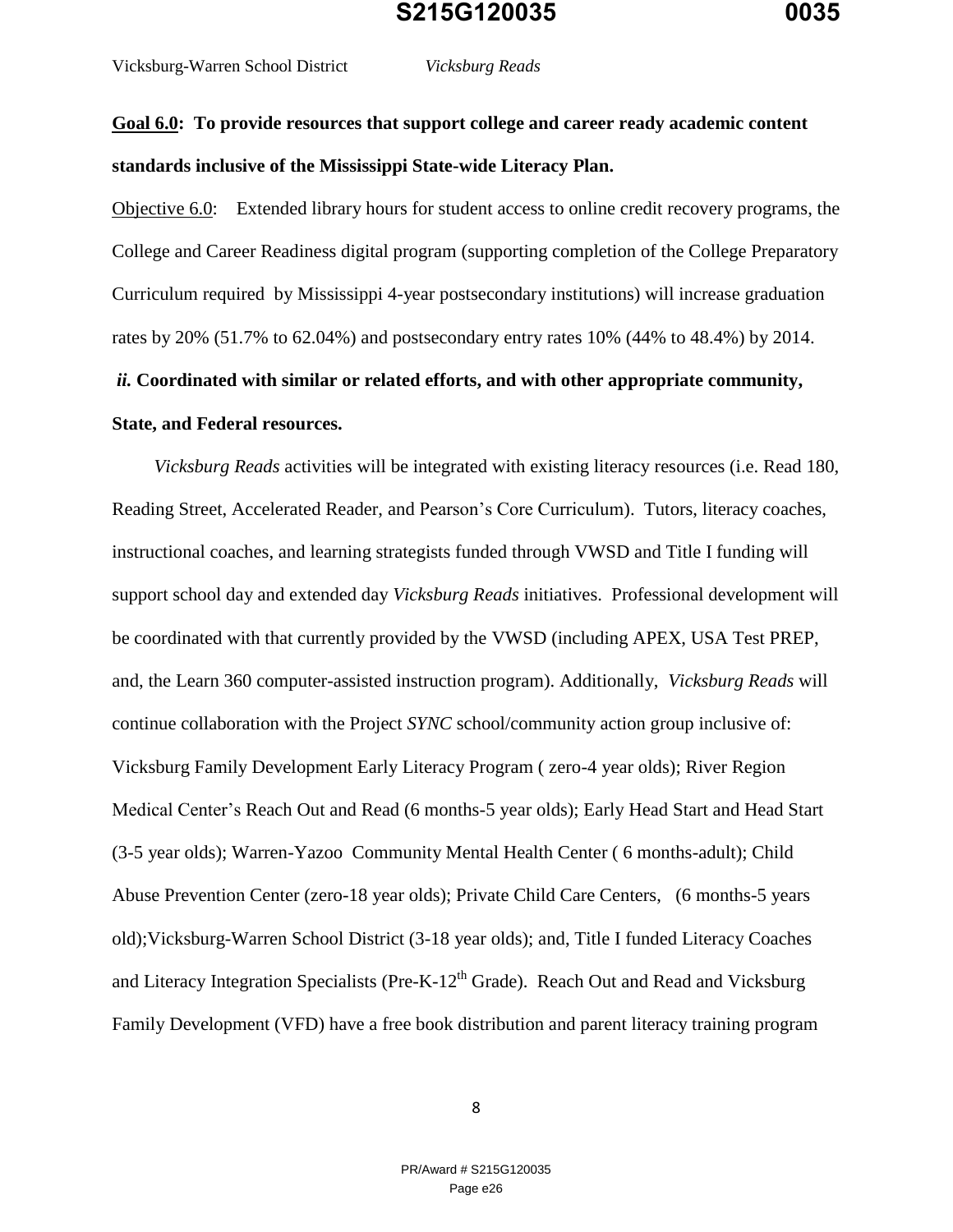Vicksburg-Warren School District *Vicksburg Reads*

component, all *SYNC* members provide a parent training component for academic, social, and emotional development.

# *iii.* **The extent to which the proposed project is part of a comprehensive effort to improve teaching and learning and support rigorous academic standards for students.**

The *Vicksburg Reads* initiative supports innovative programs to increase literacy, increase graduation rates, and postsecondary entry implemented within the VWSD over the past two years including: The *Project Based Learning Initiative* incorporating technology with core curriculum content for increased proficiency across content areas for  $7<sup>th</sup>$  and  $8<sup>th</sup>$  graders; the "*Accelerated Transition Program*" designed for students in grades 9-12 who are over age for their grade level in an effort to increase graduation rates; and, the Virtual School for access to credit recovery and advanced course placement. *Vicksburg Reads* will provide resources including collections, technology, and personnel to provide extended day and year access to library/media centers to support these initiatives. To assure a comprehensive effort, need assessments were conducted at each site including: anecdotal needs assessments, a review of Mississippi Curriculum Tests reports of proficiency, a review of technology available by school, a review of number of holdings and average copyright dates, and a report of number of circulations (via Follett System) by school site. The *Vicksburg Reads* initiative is closely aligned with School Improvement Plans developed by teachers, literacy specialist, and library media specialist, with input from parents and students as required by the Mississippi State Department of Education. Additionally the proposed project is directly aligned with the State of Mississippi's Literacy Plan with universal strategies to increase literacy development across academic content area from early childhood, through high school, toward increased postsecondary entry and career readiness.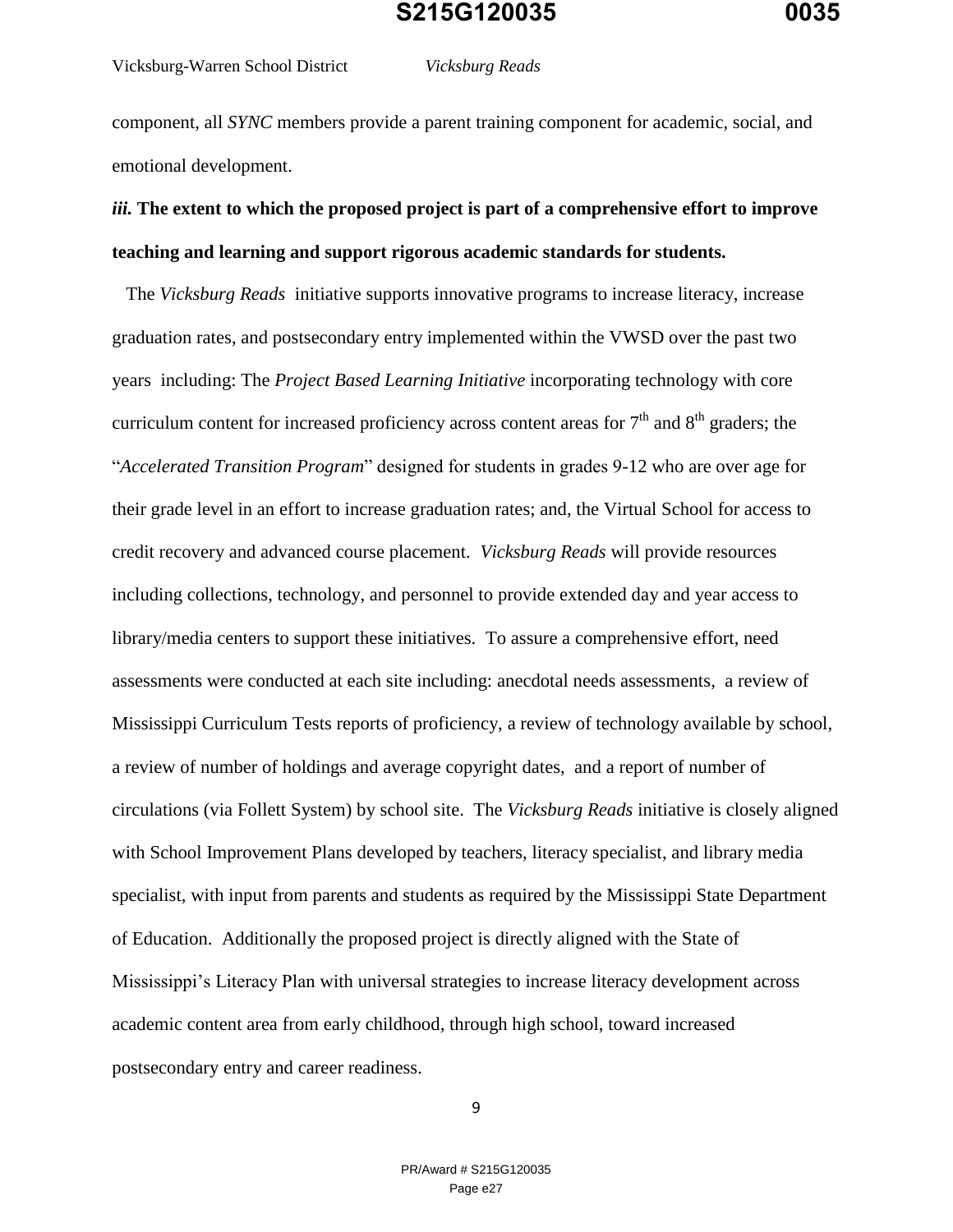Vicksburg-Warren School District *Vicksburg Reads*

# *iv.* **The extent to which performance feedback and continuous improvement are integral to the design of the proposed project.**

 Data teams (headed by Dr. Shelley Plett) have been developed with representation from each school site for comprehensive data-driven decision making. *Vicksburg Reads* will utilize and build on quantitative and qualitative data provided by these data teams established in 2009 as a resource for strategic planning at each school site with the school/community action group Project *SYNC*. Reports are built on previous *monthly* reports to provide a disaggregated composite annual report to demonstrate responses to interventions provided at each school site. Composite annual reports additionally include dropout, grade retention, and graduation rates. *Vicksburg Reads* will build on current data reporting by adding variables that document outcomes measurements for Objectives 1.0-6.0 (and sub-objectives) including ELA proficiency, student, parent, and teacher library/media center access during school day and extended day and year programs, increased circulations, and, increased usage of technology to support access to credit recovery and advance course placement. Reports are currently published *monthly* and provided in print format to all school administrators and *SYNC* membership and provided electronically on the VWSD homepage to solicit comments and recommendations from parents, students, teachers, and interested community members.

#### **3.0 Quality of the Project Services:**

#### *i.* **The quality and sufficiency of strategies for ensuring equal access and treatment.**

 *Vicksburg Reads* services are designed to provide resources to all levels of students—from the lowest to the highest achieving. Equal access and treatment in compliance with ACT 427 of GEPA is ensured by participation of a diverse cultural, racial, and gender representation among school and community entities serving children and families in the *Vicksburg Reads* initiative.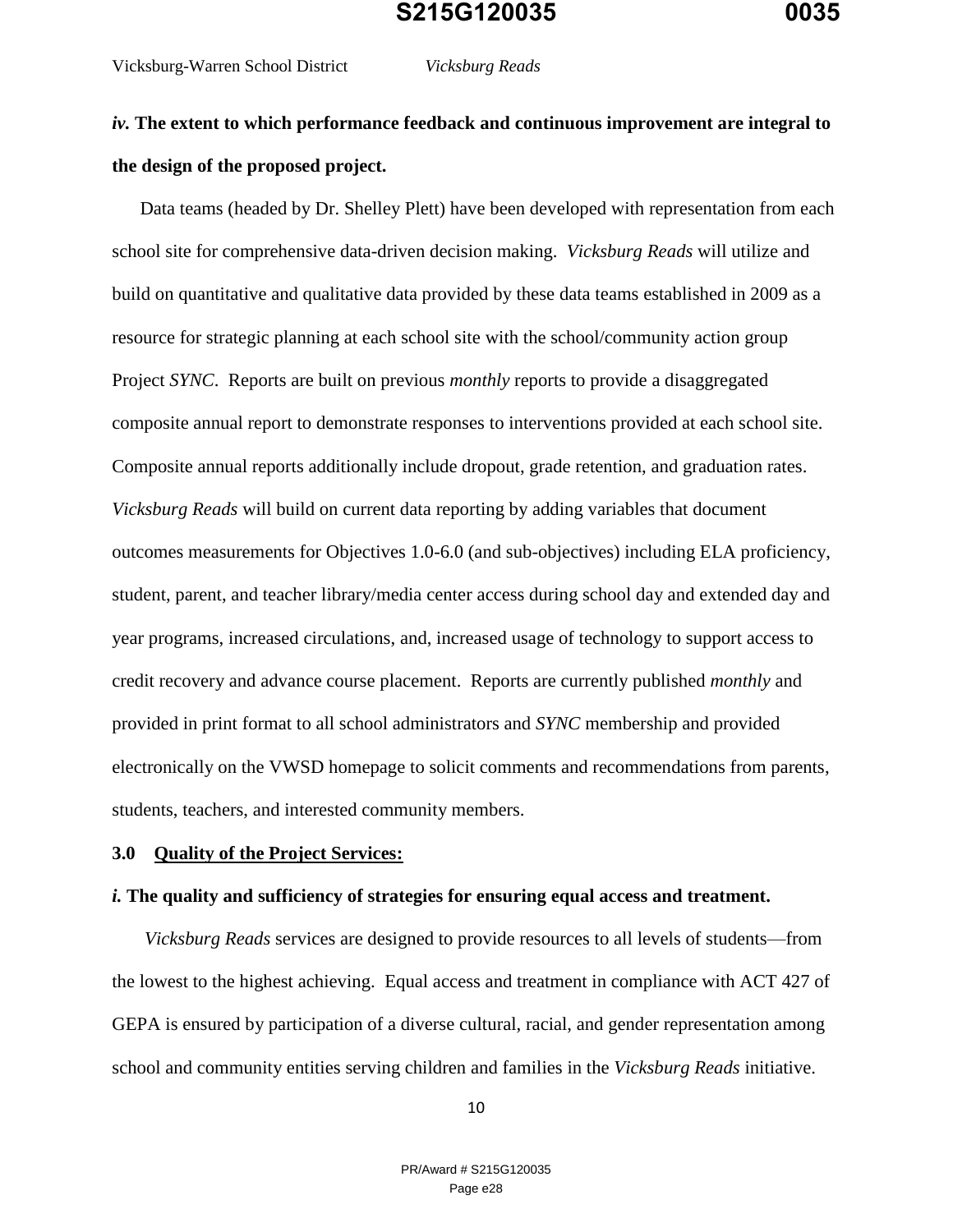Vicksburg-Warren School District *Vicksburg Reads*

School data teams report participation and outcomes disaggregated by race, sex, grade level, and participation in special services to accommodate physical and mental disabilities on a *monthly* basis. *Monthly* reporting of data will provide transparency in program services and participation that will allow for immediate resolution to real, or perceived, bias at school and collaborating partnership sites. (See plan on the attached ACT 427 of GEPA).

#### *ii.* **The extent to which the services are appropriate to the needs of the intended recipients.**

 Students currently access school library media centers to check out books on a weekly schedule. Extending library hours by 5 hours weekly at elementary, intermediate, and junior high schools during the school year and summers and by 10 hours weekly at high schools will allow for greater student and parent access to collections and technology. High school students require additional library/media center access to the Pearson's College and Career Readiness digital program toward successful completion of the College Preparatory Curriculum, to increase graduation rates, and ACT test preparation to increase postsecondary entry. All students will be directed to resources and services, including tutorial and mentoring supports, based on TOLD-P:4 and Brigance (Pre-School), AIMS (K-8), and Mississippi Curriculum Tests (3rd-12<sup>th</sup>) assessments in addition to skill levels identified through their participation in Read 180, Reading Street, and the Accelerated Reader evidence-based programs. Increased library holdings and technology will support these programs currently implemented at all VWSD schools.

 *Vickburg Reads* will provide zero-four early childhood programs including free book distribution, oral language and literacy assessments, and parent training in collaboration with the Vicksburg Family Development's Early Literacy Program, *SYNC* organizations, Reach Out and Read, and, VWSD Pre-School Special Services.

Table, 1.0, which follows, summarizes the plan for services to meet Objectives 1.0-6.0: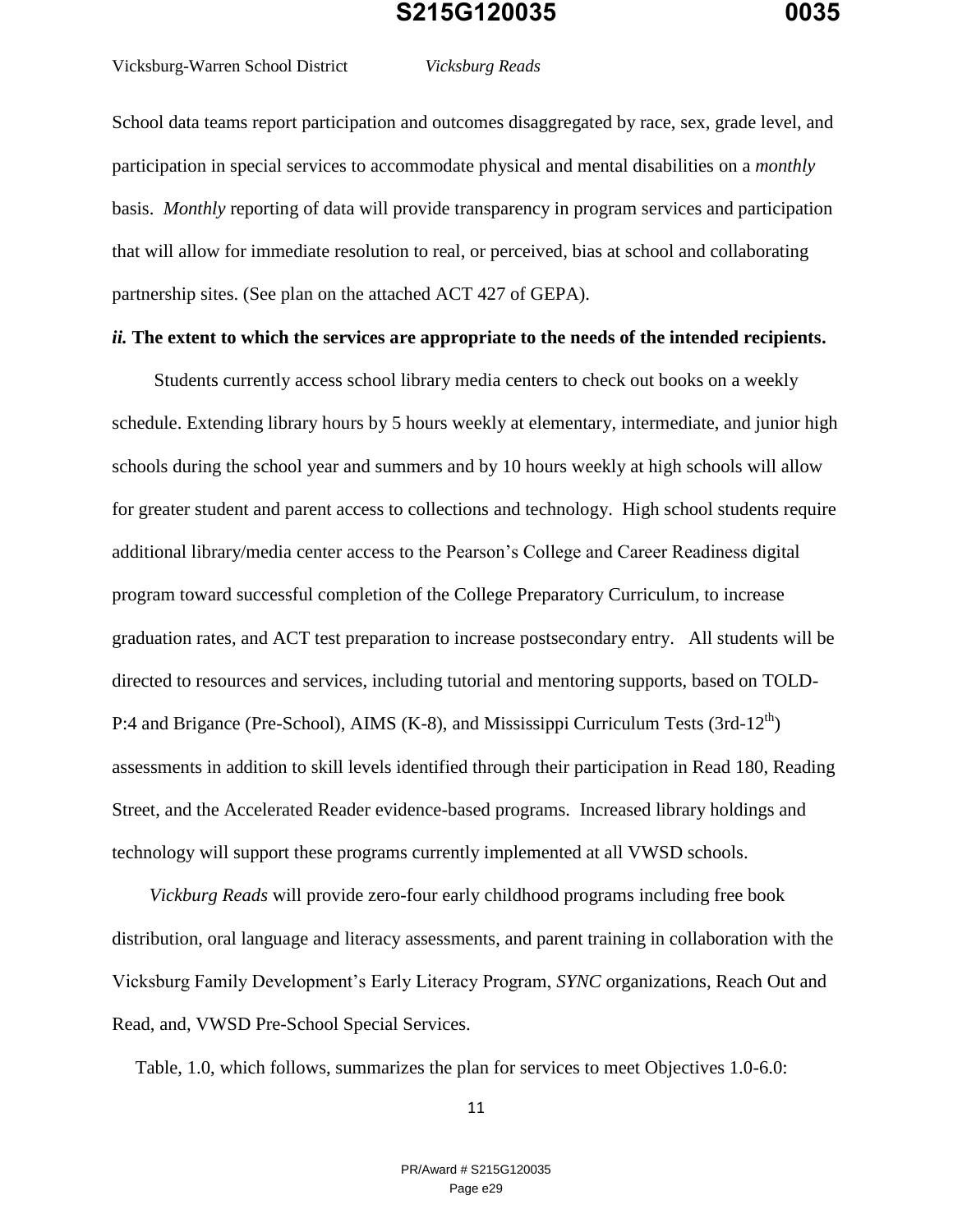Vicksburg-Warren School District *Vicksburg Reads*

Table 1.0 Proposed Services, Age Groups, and Collaborations with *Vicksburg Reads*

| Service                                      | <b>Target Population</b> | Collaborations With Vicksburg Reads                    |  |
|----------------------------------------------|--------------------------|--------------------------------------------------------|--|
| Free book distribution; Parent training at   | Zero- Five Year Olds     | Vicksburg Family Development; River Regions Reach Out  |  |
| home/community/ schools                      |                          | and Read; Head Start; Child Care Centers; and, Title I |  |
| Tutoring/mentoring supports to Increase      | Grades One-Twelve        | Child Abuse Prevention Center, Central Mississippi     |  |
| literacy across academic content area        |                          | Prevention Center, VWSD Title I, and, Project SYNC     |  |
| Extended day and year access to library      | Pre-School- $12^{th}$    | VWSD administrative staff, library personnel, Literacy |  |
| /media center for children and families      | Parents, Tutors, Mentors | Teams, Teacher Support Teams, and Project SYNC         |  |
| Book clubs for students/parents              | Pre-School- $12th$       | VWSD library personnel, Literacy Teams, Project SYNC   |  |
| Access to holdings and technology to         | Pre-School- $12^{th}$    | VWSD library personnel, Literacy Teams, Teacher        |  |
| support evidence-based literacy programs     | Parents, Tutors, Mentors | Support Teams, and Project SYNC membership.            |  |
| Access to on-line virtual schools for credit | $9th - 12th$ grade       | VWSD library personnel, subject area teachers,         |  |
| recovery, advanced course placement, and     | Parents, Tutors, Mentors | administrators, and school guidance counselors         |  |
| distance learning programs                   |                          |                                                        |  |
| Professional development (PD)                | All VWSD personnel       | 100% of VWSD staff, SYNC, and the MDOE.                |  |

**Timeline: 100% of** *Vicksburg Reads* **services provided 10/1/ 2012 – 10/1/2014; PD scheduled quarterly and summer institutes.**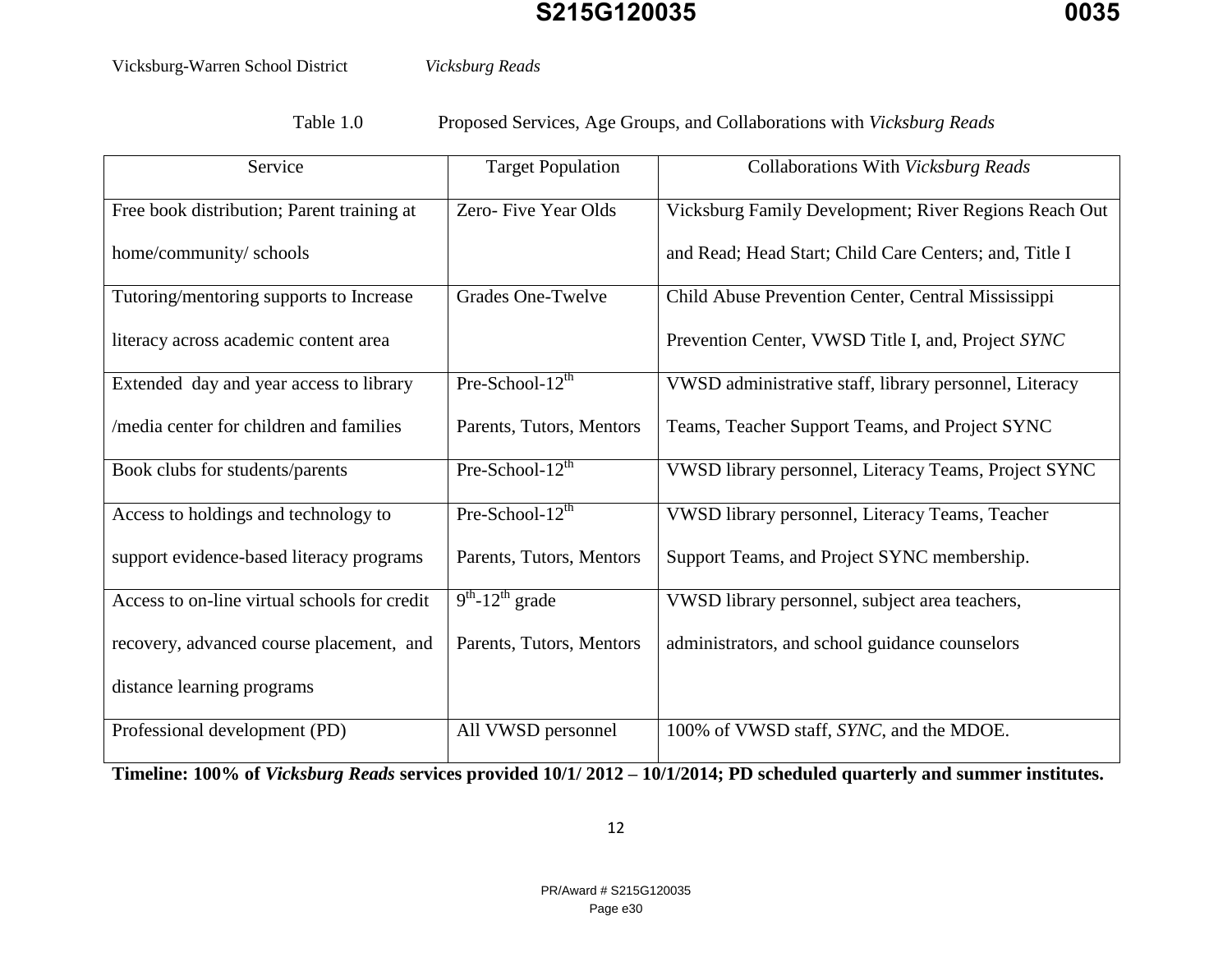Vicksburg-Warren School District *Vicksburg Reads*

#### *iii.* **Professional development services to be provided by the proposed project:**

 The Mississippi Department of Education outlines quality, intensity, and duration of professional development in their state literacy plan. The VWSD closely adheres to the MDOE plan and guidelines. Professional development topics are selected according to needs indentified by school-site data teams (inclusive of library personnel, literacy coaches, teachers, and administrative personnel); through teacher and administrative surveys of need; and, as required/recommended by the Mississippi Department of Education. Although, the VWSD assures that all staff receive 25 hours of subject- specific professional development *annually*, the Literacy Coach receives additional evidence-based training which is shared with Literacy and Teacher Support Teams (inclusive of library personnel) during weekly data-driven strategic planning meetings held throughout the school year and during a one week summer institute. Literacy Coaches and library personnel bring these evidence-based strategies to teachers through in-class supports daily. *Vicksburg Reads* funds will provide additional professional development in utilizing technology in assessment administration; data gathering procedures and data utilization; analyzing student data results to differentiate instruction; and, informational literacy skills (described by the MDOE as " ….integration of library, computer, media, technology, ethics, critical thinking, and communication skills)." Strategies will be shared through classroom modeling and small group trainings throughout the school year and during summer institutes. Professional development in utilizing technology will be provided for all LEA staff who impact literacy, including ELA and content area teachers, principals, specialized instructional support staff, paraprofessionals, early childhood educators, speech-language pathologists, and pupil appraisal staff.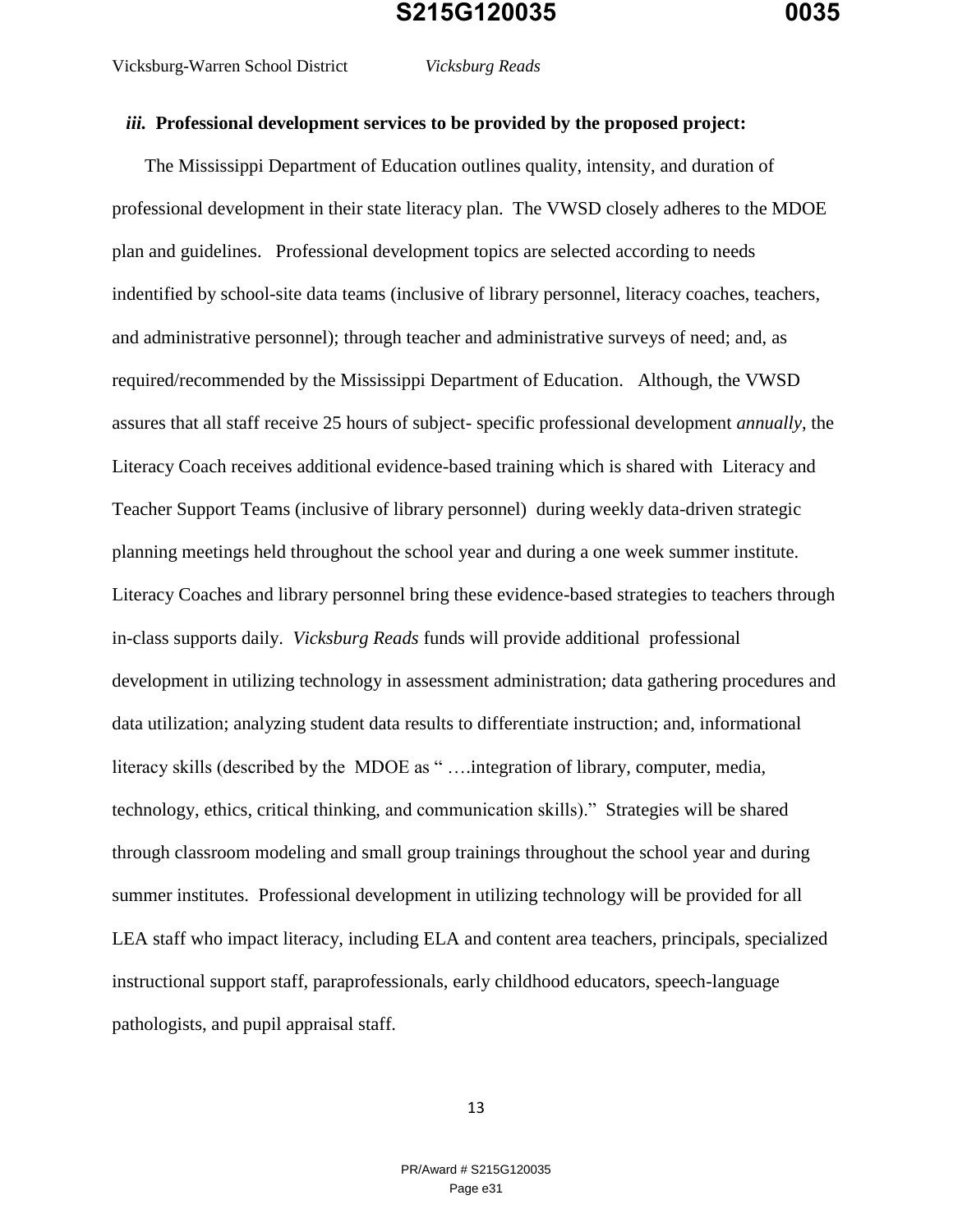#### **4.0 Adequacy of Resources:**

# *i.* **The extent to which the costs are reasonable in relation to the objectives, design, and potential significance of the proposed project.**

 The *Vicksburg Reads* initiative builds off of School Improvement Plans to increase literacy across content area at each targeted school site. VWSD and Title I federal funds have been budgeted to fund personnel and resources at these low performing schools. Funds requested in the Innovative Approached to Literacy (IAL) grant will provide additional personnel for increased access to library/media centers, high interest collections to motivate reading and support the Accelerated Reader Program, and technology to access digital content, and free book distribution to supplement programs now provided in the community. Requests for funds to supplement and support (not supplant) existing budgets for innovative initiatives heightens the possibility of sustainability following grant funding—and, allows for a reasonableness of cost associated with the accomplishment of Objectives 1.0-6.0.

 The VWSD will support the *Vicksburg Reads* initiative through: 1) Time commitment of all LEA staff who impact literacy; 2) Usage of facilities, equipment, and office space and furnishings for *Vicksburg Reads* staff; and, 3) Leveraging of IAL funds through provision of district funding for professional development and purchases of collections and technology. *ii.* **The extent to which the costs are reasonable in relation to the number of persons to be served and to the anticipated results and benefits.** 

The cost to the Innovative Approaches to Literacy grant will be approximately per student over the two-year grant period as approximately 9,000 students will be served. This is perceived as a very low cost in view of possible impacts on increased academic achievement at each grade level toward high school graduation, postsecondary entry, and career readiness.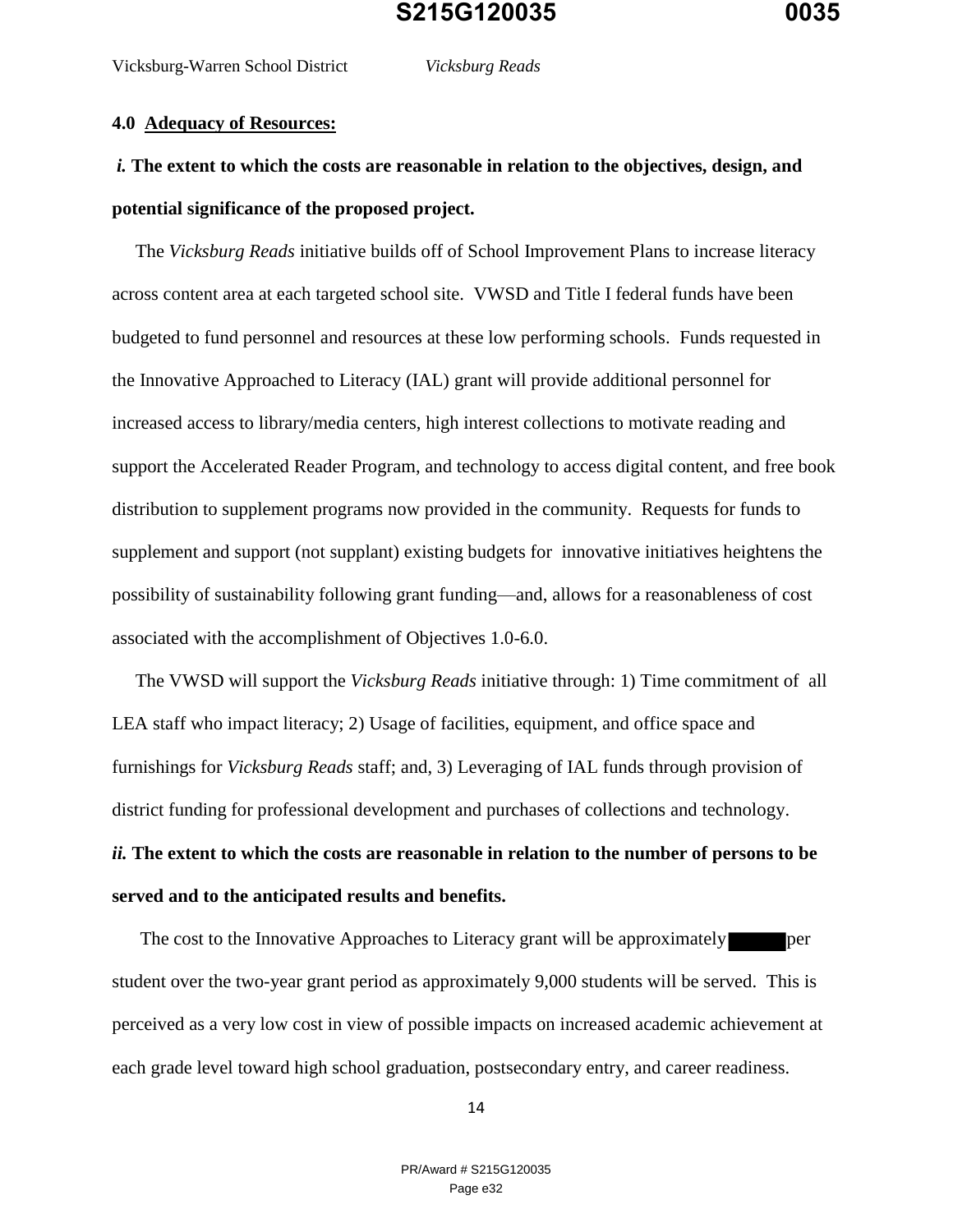#### *i.* **The adequacy of the management plan.**

 *Vicksburg Reads* has a four-point management plan including: 1) Programmatic management to ensure delivery of services and activities in a highly effective manner; 2) Data management and internal management to support performance outcomes; 3) Fiscal management to ensure expenditures support accomplishment of Objectives 1.0-6.0 in compliance with federal and state purchasing guidelines; and, 4) Management planning for sustainability following grant award as follow: **Programmatic management** will include clear evidence that *Vicksburg Reads* programs and services are provided as a comprehensive school and community effort to support rigorous academic achievement in literacy across content area. Evidence will include: 1) Participation of Literacy Teams and Teacher Support Teams (library personnel serve on both teams), school administrators, and (when appropriate) community service providers in identifying appropriate resources (personnel, books, software, technology, video, etc.) that support literacy development according to assessed developmental level; 2) *Monthly* formative evaluation of student, parent, teacher participation in *Vicksburg Reads* initiatives; and, 3) *Monthly* formative review of consumer satisfaction with *Vicksburg Reads* initiatives provided on the VWSD website; **Data Management and Internal Management**: *Vicksburg Reads* data management system will document performance outcomes for Objectives 1.0-6.0 and subobjectives as follows. **Objective One**: Data to be collected by the Project Director and External Evaluator *annually* will include baseline-current year increases in oral language development and literacy skills as measured by: Test of Language Development-Primary: Fourth Edition (TOLD-P:4) for ages below five, Brigance literacy assessment data for children served under 5 years of age; AIMS assessment of students in grades K-3; Mississippi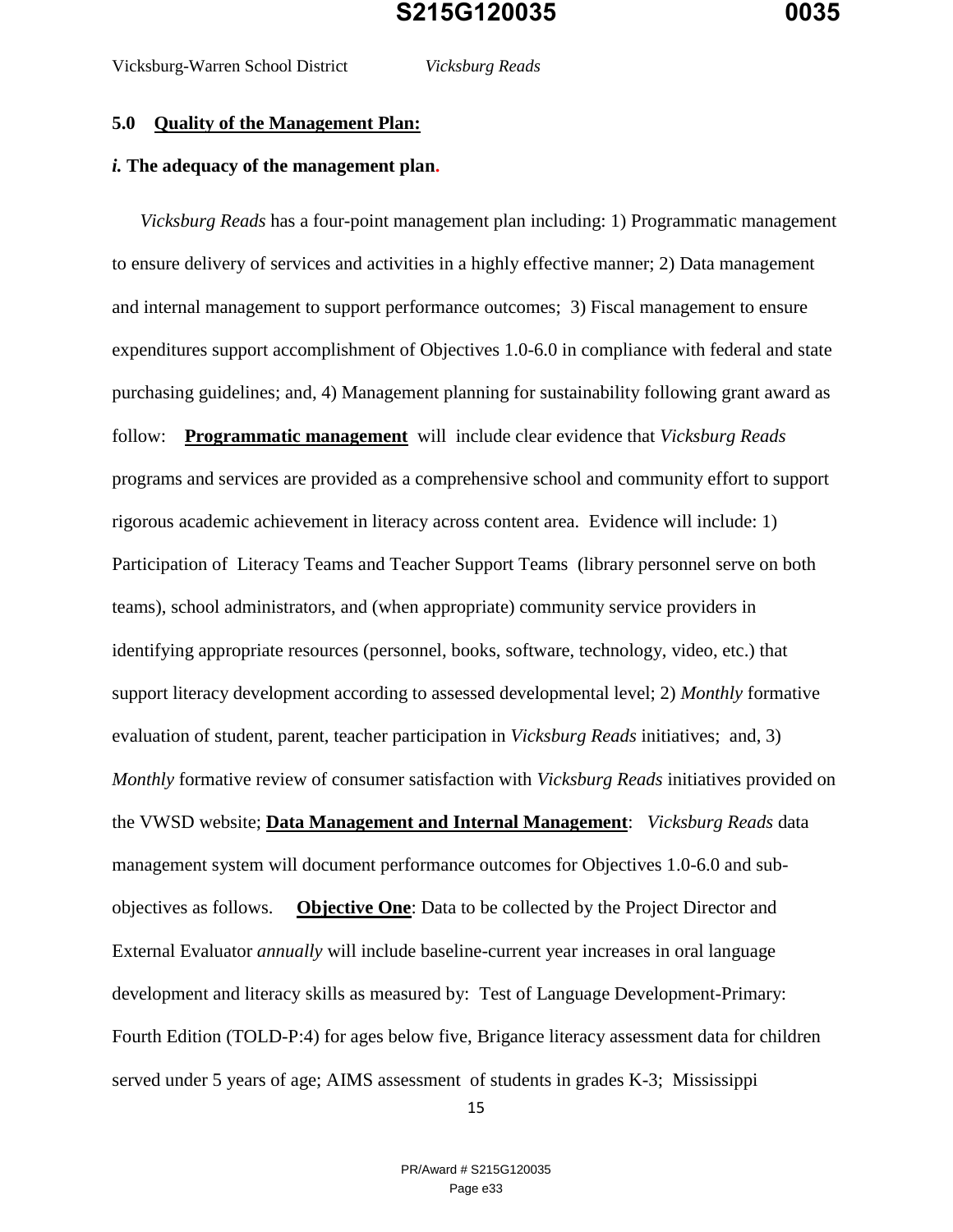Vicksburg-Warren School District *Vicksburg Reads*

Department of Education Curriculum tests for grades 3-8; and End- of-Course tests for students in grades 9-12; **Objective Two:** Data to be collected by the Early Intervention Coordinator and External Evaluator will include *monthly* reports of trainings and free book distributions provided through *Vicksburg Reads*, Vicksburg Family Development, Reach Out and Read, and community collaborators; additionally, library personnel will provide *monthly* reports of number of parents accessing the library media center resources and number of students participating in extended day and year programs; **Objective Three**: Library personnel will report circulation numbers *monthly* utilizing the Follett Library Management System. Library personnel will also report number of students accessing the library to demonstrate increases in usage. Reports will be provided to the *Vicksburg Reads* director *monthly*—with data shared in comprehensive *monthly* reports to the VWSD administration and community stakeholders; **Objective Four**: The Project Director, library personnel, Literacy Teams, and Teacher Support Teams, will review and approve resources (including collections and technology) to assure inclusion of resources to accommodate developmental skill levels. Acquisitions will be reported *monthly* by age level, grade level, and school and community site. **Objective Five**: The Project Director will document professional development provided *monthly* and cumulatively in end- of -year reports to the VWSD, community stake holders, and the U.S. Department of Education; **Objective Six**: The Project Director and External Evaluator will collect information from the SAMS student data management system *monthly* to document number of students participating in the credit recovery program for on-time graduation—composite numbers will be reported *annually;* the Project Director and External Evaluator will collect information from the MDOE *annually* to document percentage of high school graduates and increases from baseline data year (2011); the Project Director and External Evaluator will collect data *annually* from the SAMS student data base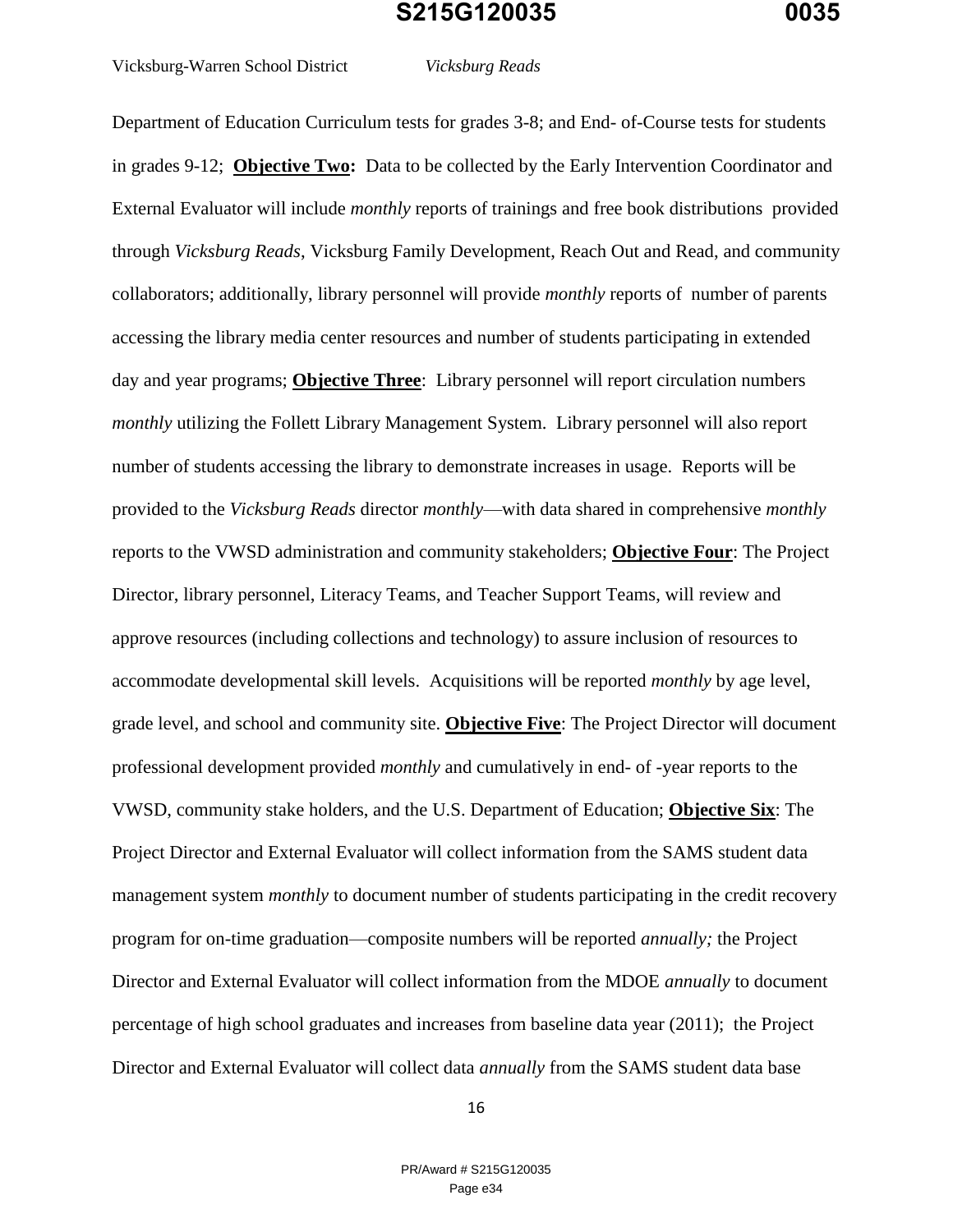Vicksburg-Warren School District *Vicksburg Reads*

listing number of students completing the College Preparatory Curriculum; and, the Project Director and External Evaluator will collect data from the MDOE *annually* that documents postsecondary enrollment of VWSD students; **Fiscal management** will include *daily* entry of purchases with careful attention to balances remaining in each line item. Each purchase order will reference the objective supported by the purchase. The ability to monitor budgetary status *daily* with *monthly* printouts enables the director to manage resources; and, **Management planning** for program sustainability and diversity of perspectives will include partnership and community service organizations participation in planning and evaluation of project outcomes. A 10- year sustainability plan for continued support of program initiatives will be published.

 Mechanisms for ensuring high management strategies are summarized above in the fourpoint management plan (Pages 15-17). Additionally, *Vicksburg Reads monthly* meetings will be guided by the External Evaluator and steering committees representing each school site to guide the project by providing feedback on services to date and strategic planning for future services and resources. Minutes will be maintained and published to allow for public comment.

The management plan is summarized in Table 2.0, which follows: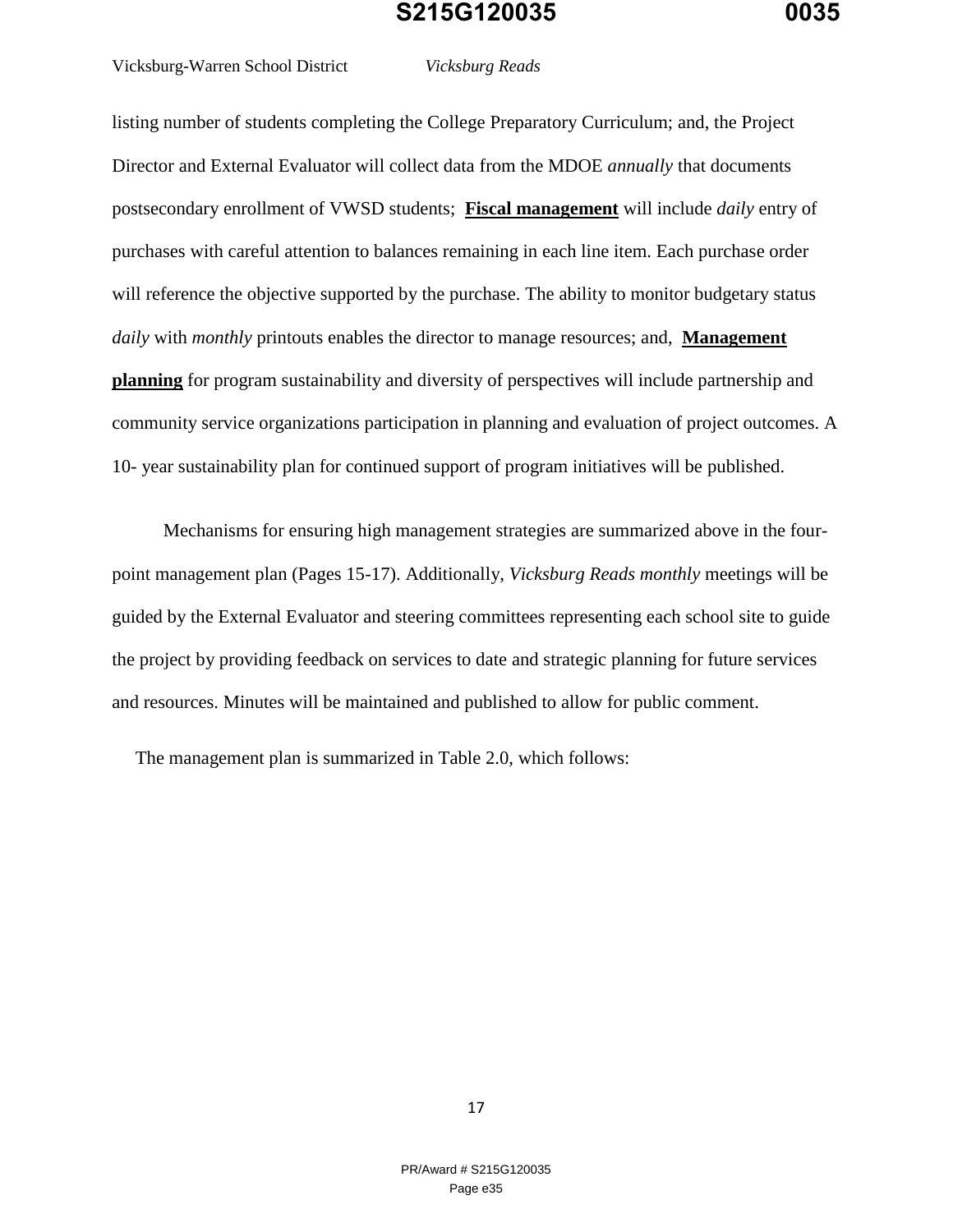Vicksburg-Warren School District *Vicksburg Reads*

Table 2.0

Summary of Management Plan to Achieve Objectives 1.0-6.0

| Objectives 1.0-6.0 Activities/Service         | Personnel Responsible      | Timeline            | Milestones                                        |
|-----------------------------------------------|----------------------------|---------------------|---------------------------------------------------|
| Employment of highly qualified staff          | <b>VWSD</b> Administration | 10/1/2012-12/1/2012 | Highly qualified staff employed                   |
| Baseline data collected to support evaluation | <b>External Evaluator</b>  | 10/1/2012-12/1/2012 | 100% of objectives data-supported                 |
| Management Information System developed       | Project Director (PD)      | 10/1/2012-11/1/2012 | 100% documentation of services                    |
| Collections/technology purchased              | PD. Literacy Team          | 10/1/2012-6/1/2014  | $100\%$ Pre-K-12 <sup>th</sup> literacy supported |
| Extended library hours are provided           | PD. Literacy Team          | 10/1/2012-10/1/2014 | Circulations/usage increased                      |
| Students guided to skill-level holdings       | PD, Library Personnel      | 11/1/2012-10/1/2014 | Literacy skills increased                         |
| On-line credit recovery programs provided     | Library/Teaching staff     | 11/1/2012-10/1/2014 | Graduation rates increased                        |
| Parent training/ free book distribution       | PD, SYNC members           | 10/1/2011-10/1/2014 | Increased Parent/child participation              |
| Professional development provided             | PD, Literacy Team          | 12/1/2011-10/1/2014 | 100% participate in 25 hours                      |
| Formative/summative data reporting            | PD, External Evaluator     | Monthly/Annually    | Published on VWSD website                         |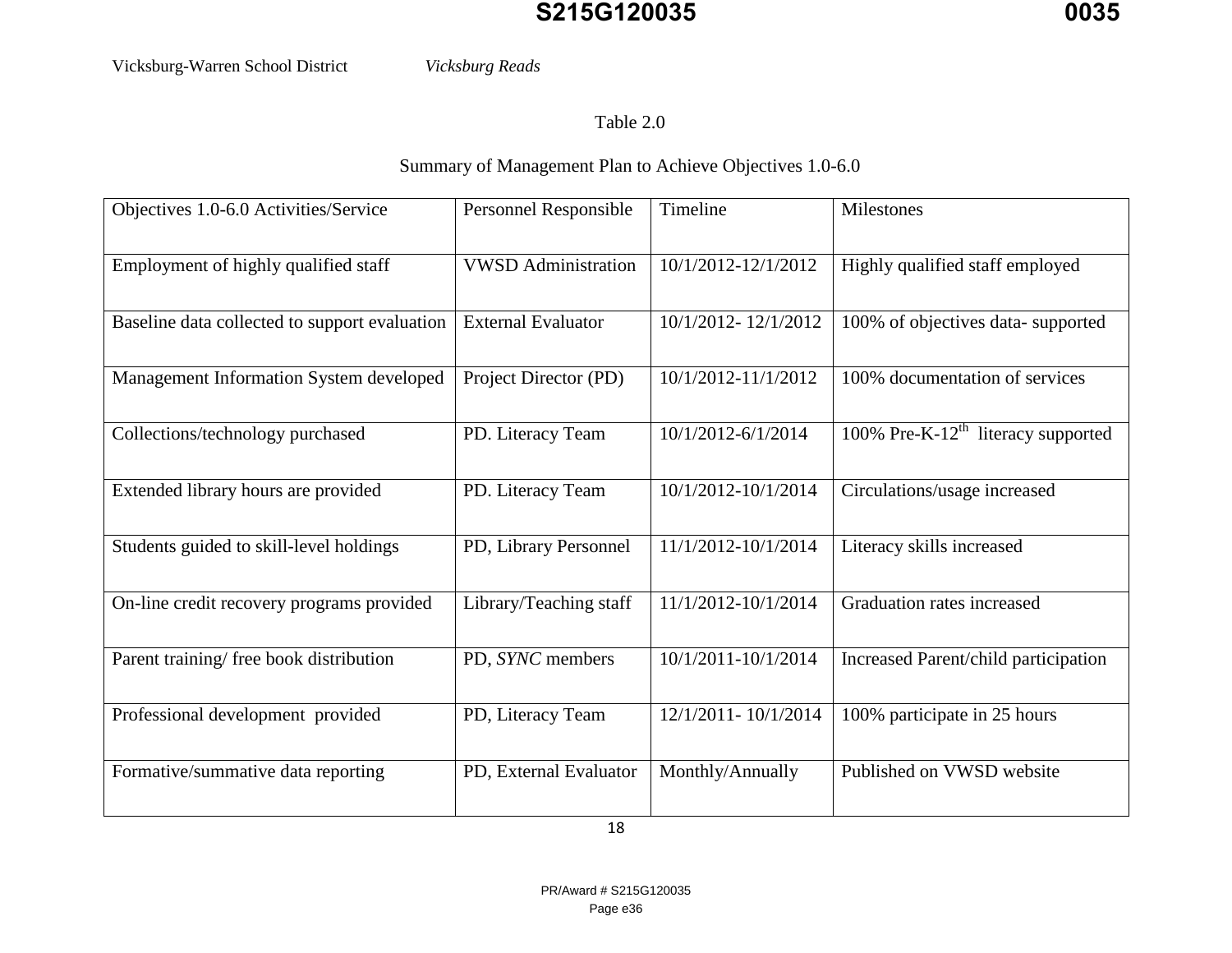#### *ii.* **Commitment of Key Personnel**:

 The Project Director has the primary authority and decision-making responsibilities regarding program activities and services of the grant, within the scope of federal guidelines and regulations. This position will be directly supervised by the Superintendent of Schools. The Project Director's position is listed as a 50% time commitment as the Librarians, Literacy Team, Data Team, Teacher Support Teams, and school administrators will have time commitments toward accomplishment of Objectives 1.0-6.0. This allows for funding directed at providing resources for students. Key positions are summarized as follows:

#### **Project Director: (.50 FTE) 12- month position**.

 Ms. Sherrie Williams, with a Master's Degree in Elementary Education and a Specialist Degree in Educational Leadership and Administration, will serve as the *Vicksburg Reads* Project Director. Ms. Williams is uniquely qualified for this position with 22 years of teaching experience, including nine years as a Reading Cadre Member, Literacy Coach, and Curriculum Coordinator with the Vicksburg-Warren School District. Ms. Williams has directed a district-wide \$6,000,000 federal grant project since 2009 with duties that have included personnel, programmatic, and fiscal management to meet grant objectives. This position has required extensive data collection from each school site and reporting of outcomes to members of the district and the Vicksburg community at large—in addition to comprehensive reporting to the U.S. Department of Education. This position will be responsible for programmatic, data, and fiscal management—and reporting of program outcomes to district and community stakeholders and the U.S. Department of Education.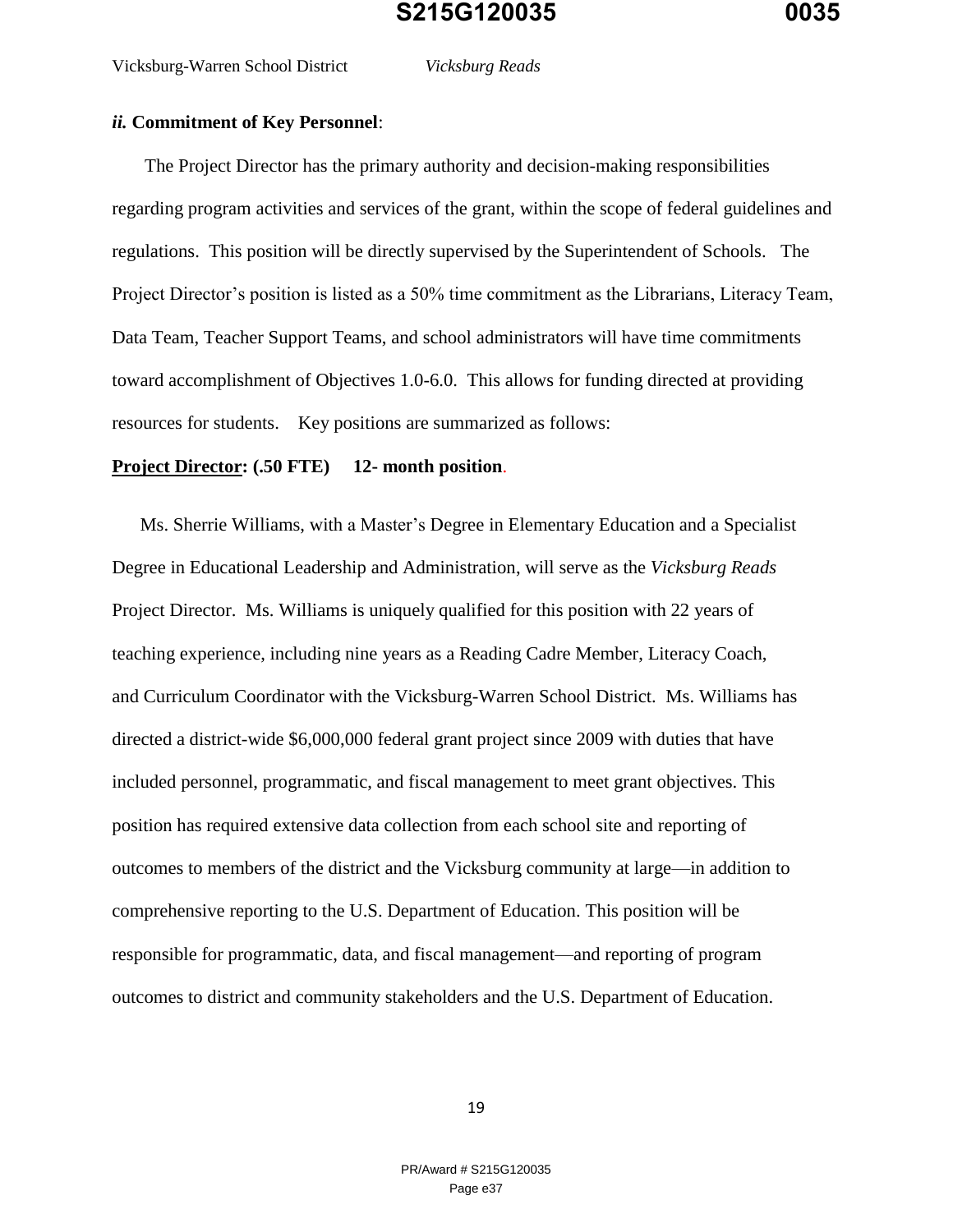Vicksburg-Warren School District *Vicksburg Reads*

**Library/Media Specialist (Hourly) (7.0):** Minimum requirements include Mississippi Certification required for the position at elementary and secondary levels. Library/Media Specialist will provide services to students, parents, and teachers for a total of five additional hours weekly during regular school year and during summers at elementary schools and ten additional hours weekly at the secondary level. Library/ Media Specialist hold membership on literacy and Teacher Support Teams at each school site and will be both participants and providers of informational literacy skills professional development.

**Project Assistant: (.50%)- 12-Months**. Associates Degree. TBA. Supervised by the Project Director, the assistant will maintain databases of all performance indicators, provide *monthly* printouts of data, and, prepare project materials. Associates Degree and three years experience preferred. This position will be funded at a 50% time commitment due to the VWSD providing clerical staff at each targeted school site to additionally support the *Vicksburg Reads* initiative.

#### *iii.* **The adequacy of mechanisms for ensuring high-quality products and services.**

 High-quality products and services are assured by a comprehensive review by the *Vicksburg Reads* Core Management/Evaluation Team to ascertain evidence of effectiveness and quality, and relationship to accomplishment of Objectives One-Six. Additionally, the Mississippi Department of Education publishes an "Approved List" of instructional material to ensure alignment with Core Curriculum State Standards. Vendors of instructional materials must provide the evidence base to support the materials proposed for purchase. Mississippi Schools must assure that purchases are aligned with guidelines published by the MDOE. The Vicksburg-Warren School District Purchasing Office closely adheres to MDOE guidelines and follows the state bid process required for all major purchases for materials and contractual services. Each product and service must demonstrate relationship to Objective 1.0-6.0.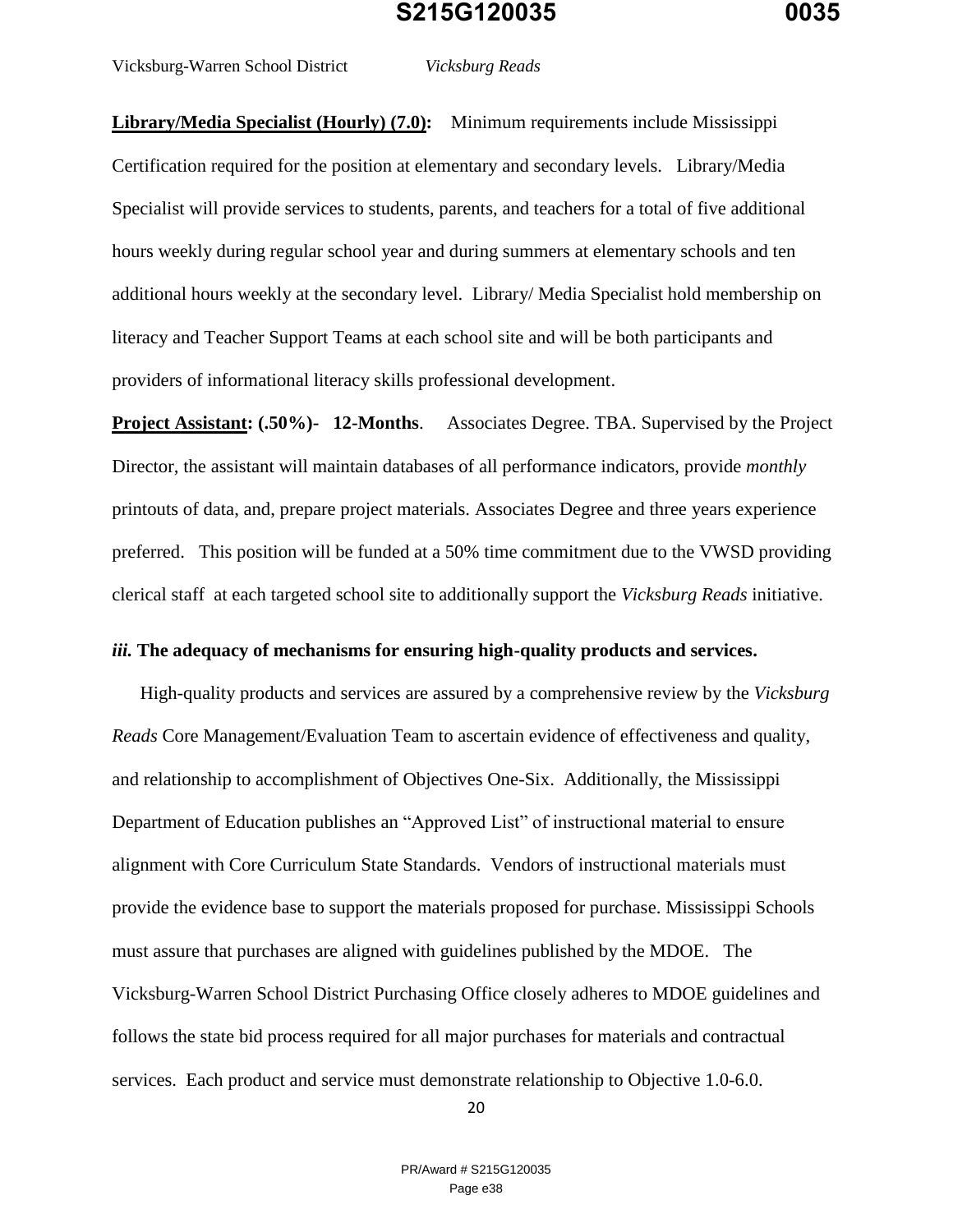#### **6.0 Quality of the Project Evaluation:**

 The evaluation design will provide essential, ongoing formative and summative data that will be used to assess the extent to which program goals are accomplished through 2014. This will be accomplished through development of a *Vicksburg Reads* Evaluation Committee working with school-site data teams and Dr. Linda Heard, Lead Evaluator for Education Opportunity Center, Inc. Dr. Heard is a highly qualified external evaluator with 30 years experience in evaluating secondary and postsecondary state and federal grants including: Literacy through School Libraries, GEAR UP, Safe Schools/Healthy Students, Carol White Physical Education, Talent Search, Student Support Services, and, 21<sup>st</sup> Century Community Learning Centers. Dr. Heard will maintain a presence at monthly evaluation steering committee meetings, collect data from data teams representing targeted and control group schools, provide monthly evaluation reports, and provide comprehensive annual reports to measure performance outcomes for Objectives 1.0-6.0.

 The evaluation design calls for establishment of performance goals for Objectives 1.0-6.0 through 2014; identification of current performance levels to establish baseline data to support measurement of performance outcomes for Objectives 1.0-6.0; assessment instruments to be utilized; collection intervals; and, personnel responsible for collection and reporting. Objectives with targeted performance outcomes are listed on pages 6-8. Formative and summative data collection schedules, assessments instruments to be utilized, and personnel responsible for data collection and reporting are listed on pages 15-17. Evaluation methodology follows:

Evaluation Methodology (Objectives 1.0-1.3): Both formative and summative evaluations will be conducted as follows: Formative evaluation for accomplishment of Objectives 1.0-1.3, will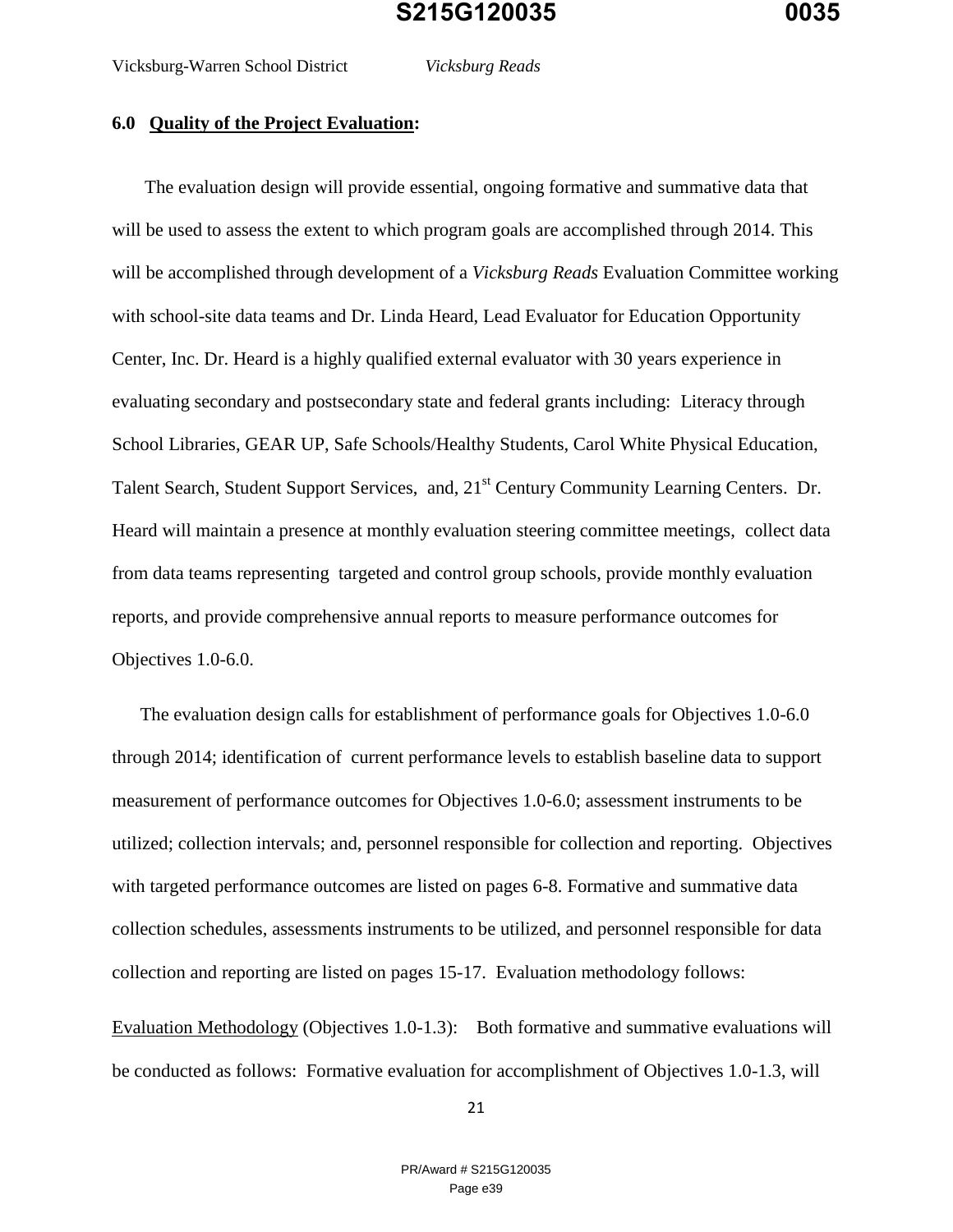Vicksburg-Warren School District *Vicksburg Reads*

include *monthly* reporting of "real time" skill development provided by evidence-based literacy programs, nine-week reviews of grade reports, and anecdotal teacher and parent data –in addition to literacy services and activities provided at school and collaborative partnership sites. Data

teams will provide data to the Project Director *monthly* for placement on the *Vicksburg Reads* data management system. *Monthly* reports will be published on the VWSD homepage. Summative evaluation will include a matched group comparative analysis of baseline/current year data listing oral language development and ELA proficiency by age and/or grade level and school site. TOLD-P:4 test of oral language development, Brigance Tests of Basic Skills, AIMSweb test of proficiency, and Mississippi Department of Education's Mississippi Curriculum Test (2011-2012) data will be utilized for baseline/current year comparative analysis *annually* through 2014. All student assessments Pre- K-12 are provided in classroom settings and administered by classroom teachers. Assessment data will be provided to the Project Director and External Evaluator as it becomes available from schools and the MDOE. The External Evaluator will *annually* analyze and report percentage gain/loss on assessments measuring summative performance outcomes for Objectives 1.0-1.3 disaggregated by age level  $(0-4)$ , Pre-K-12<sup>th</sup> grade level, and school site. Additionally there will be a matched group comparison of target group outcomes to a control group of same-grade Warren County schools not targeted in this application. Data are equally available for both targeted and control groups. Annual student, parent, teacher surveys will demonstrate consumer satisfaction to provide for qualitative performance feedback.

Evaluation Methodology (Objectives 2.0- 2.2): Formative evaluation components will include *monthly* reporting (by *VR*, VFD, and RRROR) of home visits and training programs provided to parents of zero-four children, and number of participants; number of free books distributed;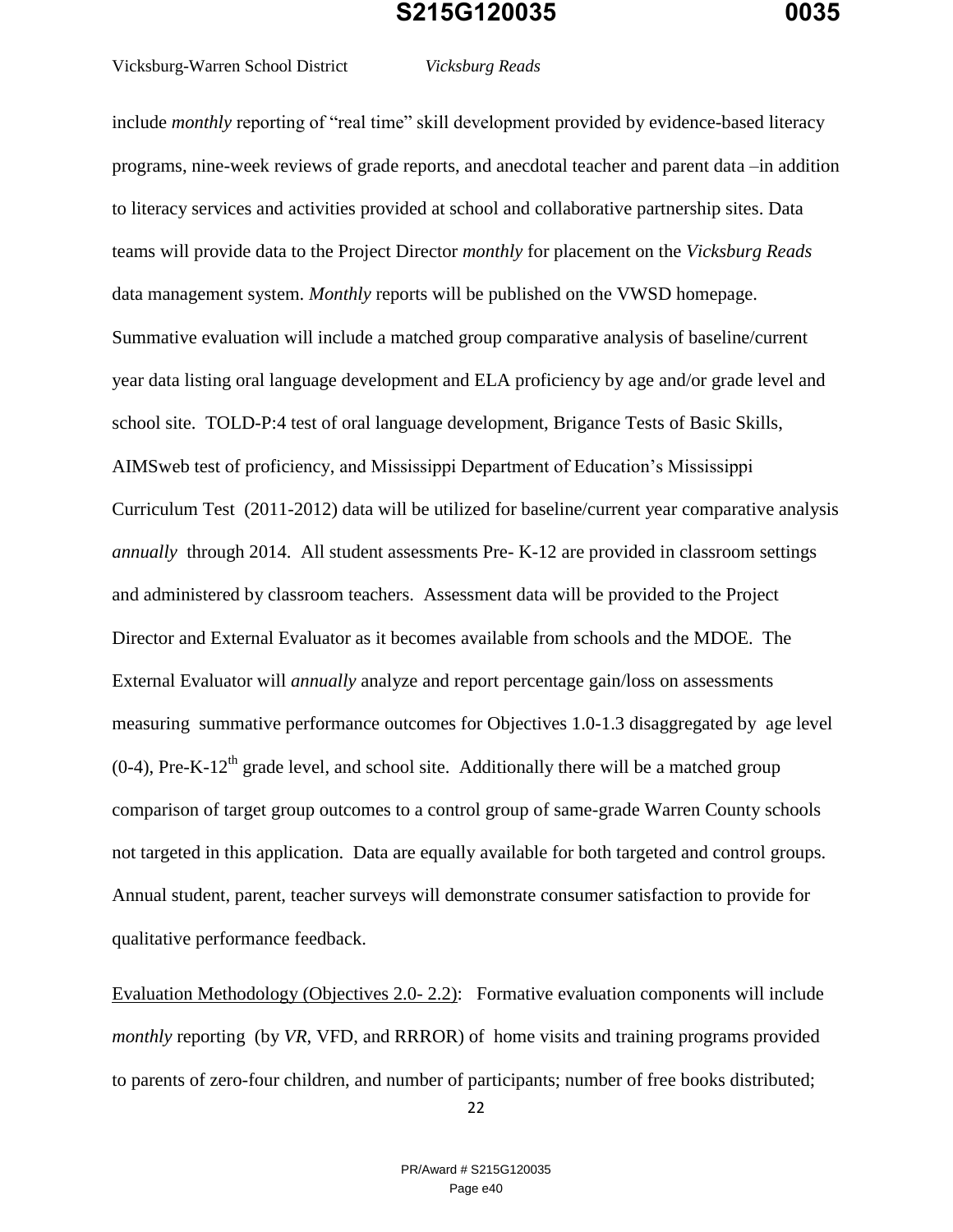Vicksburg-Warren School District *Vicksburg Reads*

parent satisfaction surveys and requests for additionally services; and, anecdotal data provided by early literacy program providers. Library personnel will provide *monthly* reports of number of parent's accessing school library media centers by age/grade level and school site through sign in sheets. School policy requires parents and all visitor to sign in listing designate area to be visited. The Follett Management System will document books checked out for parent/student reading. *Annual* summative evaluation of services to address literacy development of zero-four populations will include a composite number of home visits, trainings, participation, and free books distributed for comparison of baseline data available for 2011. A summative comparative analysis of baseline/current year parent access to school libraries will include the composite number of parents, number of visits, and number of books checked out for parent/child reading. A summative comparative analysis of baseline/current year gains in oral language development and parent reports of increased reading time with children will be conducted annually. Formative and Summative evaluation data will be published on the VWSD home page to provide for transparency and to solicit comments and recommendations to program improvement.

Evaluation Methodology (Objectives 3.0- 3.1): Formative evaluation components will include library media staff providing a report of Follett system data listing number of circulations *monthly* to the Project Director and External Evaluator. Library staff will additionally provide a *monthly* report of number of students accessing the library for use of technology. Surveys provided to student, teachers, and library personnel will guide purchases of holdings and provision of services. Summative evaluation components include a baseline/current year comparative analysis of composite total of circulations and library usage disaggregated by grade level and school site. Additionally, a matched group comparison will be made between target schools and control group schools to assure measurement of program effects. The External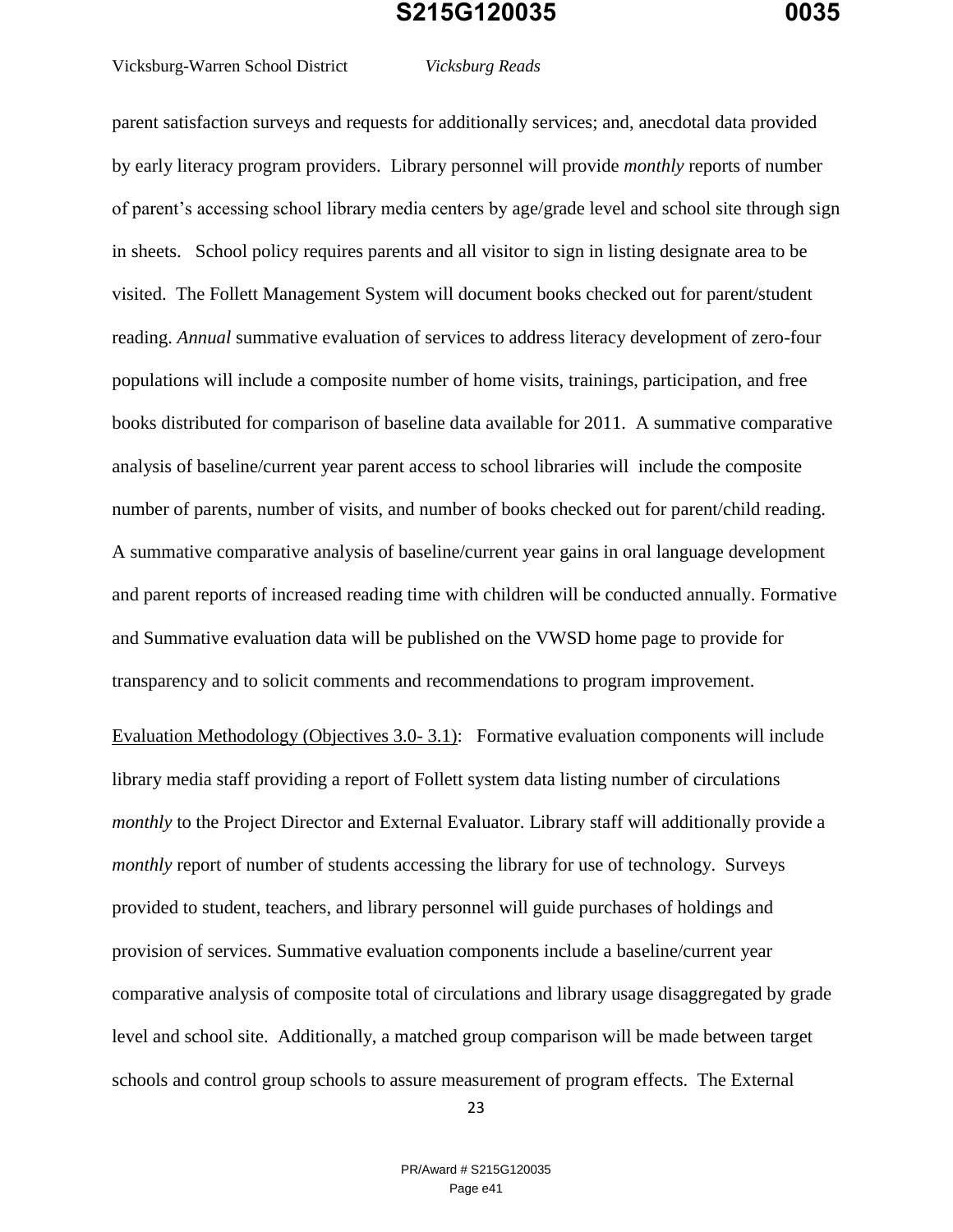Vicksburg-Warren School District *Vicksburg Reads*

Evaluator will provide *monthly* formative and annual summative reports to the VWSD and community collaborators for data driven strategic planning.

Evaluation Methodology (Objectives 4.0-3.1): Monthly formative and annual summative reports will reflect student participation from all grades levels inclusive of special needs students. Student, teacher, and parent surveys will provide evidence of consumer satisfaction with educational interventions provided annually.

Evaluation Methodology (Objectives 5.0): *Vicksburg Reads* monthly formative and annual reports will reflect participation in evidence-based professional development by area of responsibility (teacher, library personnel, special needs staff, administration). Documentation of professional development topic, qualifications of presenters, and participants rating of satisfaction/ effectiveness will be reported on surveys following each presentation to assure a high quality focus on library resources to support reading, writing, and academic achievement. Evaluation Methodology (Objectives 6.0): Formative evaluation will include collection of monthly reports from library personnel reporting students' usage of technology. Library personnel at Vicksburg High will also report student's usage for access to the digital Pearsons' College and Career Readiness program; and, to support completion of College Preparatory Curriculum through on-line credit recovery courses for on-time graduation. Student enrollment in credit recovery will also be monitored and reported monthly. Summative evaluation will include a comparative baseline/ current year analysis of students' successful completion of credit recovery courses, graduation rates, and postsecondary entry rates through access to the Mississippi Department of Education's Composite Report for Vicksburg-Warren annually through 2014.